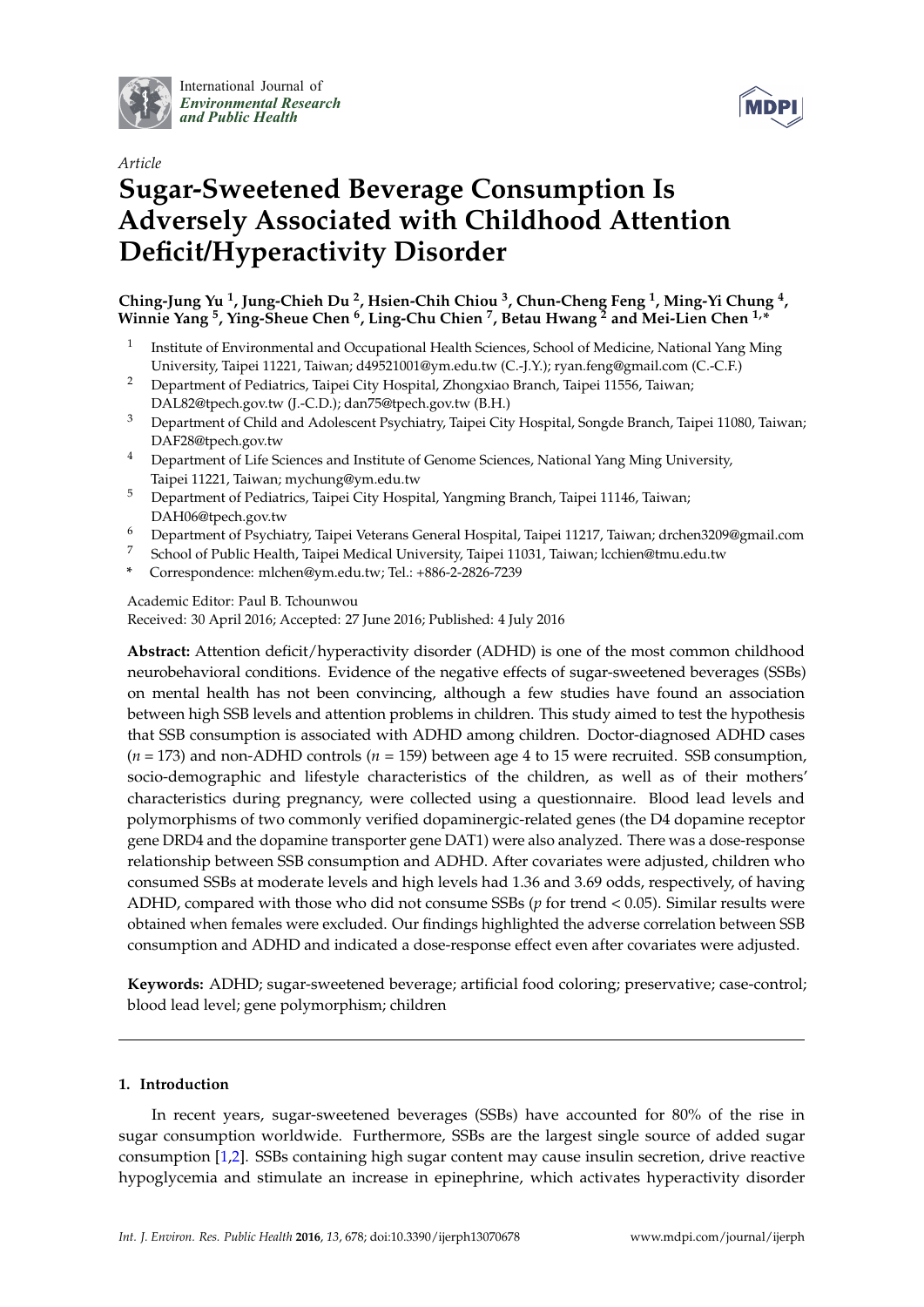behaviors [\[3\]](#page-13-0). Additionally, SSBs often contain other additives, such as artificial food colorings (AFCs) and preservatives that could affect children's behavior [\[4–](#page-13-1)[7\]](#page-13-2).

Increasing evidence from animal studies clearly indicates that sugar consumption can cause deficits in cognitive and behavioral functions [\[8–](#page-13-3)[12\]](#page-13-4). While many clinical studies on obesity and metabolic disturbances resulting from SSB consumption have been conducted, few studies have examined how SSBs affect development and mental health outcomes [\[8,](#page-13-3)[13](#page-13-5)[–21\]](#page-13-6). Diet factors, such as sugar consumption, have been linked to an increased risk of attention deficit/hyperactivity disorder (ADHD) [\[20](#page-13-7)[,22](#page-13-8)[,23\]](#page-14-0). However, this reported effect is controversial [\[20,](#page-13-7)[22–](#page-13-8)[25\]](#page-14-1). One Norwegian population-based study of 15- to 16-year-old students adopted checklists and questionnaires to assess metal health problems and showed associations between high SSB consumption levels and hyperactivity [\[20\]](#page-13-7). A US study of middle school students found that those who consumed SSBs and those who consumed energy drinks had 1.14 and 1.66 odds, respectively, of having ADHD [\[21\]](#page-13-6). In a study of disruptive patterns in eating behaviors, Ptacek et al. revealed that male children diagnosed with ADHD exhibited increased sweetened beverage consumption [\[19\]](#page-13-9). Their findings suggested that younger children might be susceptible to the adverse effects of SSBs. By contrast, Kim and Chang conducted a Korean study of 107 school-aged children, with only 8.5% categorized as having ADHD, and found no significant association between the consumption of simple sugars, including those in sweets and SSBs, and an increased risk of ADHD [\[25\]](#page-14-1).

Taiwan has the highest density of chain bubble tea shops and 24-h convenience stores in the world, and both types of stores sell SSBs [\[26](#page-14-2)[,27\]](#page-14-3). At the end of 2015, Taiwan had 16,836 bubble tea shops and 10,131 chain convenience stores for a total population of 23.5 million, indicating an average of one store for every 870 people [\[28\]](#page-14-4). Researchers have measured the amount of sugar, mainly high-fructose corn syrup (HFCS), added to SSBs and found that it ranged from 22 g to 68 g for a 750 mL serving size [\[27\]](#page-14-3). One cross-sectional study evaluated the association between adolescent obesity-related health outcomes and SSB consumption in Taiwan and found that 87.7% of adolescents drank SSBs daily and 25.1% consumed more than 500 mL of SSBs per day [\[26\]](#page-14-2). Bubble tea shops have recently arrived in the United Kingdom, Europe, Asia, Australia, Canada and the U.S. [\[29,](#page-14-5)[30\]](#page-14-6). Attention should be paid to the intake of these drinks not only because excessive sugar consumption induces metabolic syndrome, which results in excess and imbalanced caloric intake, but also because of its potential association with mental health problems [\[9,](#page-13-10)[15,](#page-13-11)[20,](#page-13-7)[21,](#page-13-6)[31](#page-14-7)[–33\]](#page-14-8), especially among school-aged children.

ADHD is a chronic disease and one of the most common behavioral disorders among children [\[34](#page-14-9)[,35\]](#page-14-10). The prevalence of ADHD in children has been reported to range from 7.5% to 9.9% in Taiwan and from 5.9% to 7.1% worldwide [\[36,](#page-14-11)[37\]](#page-14-12). ADHD impairs learning and social development; the condition typically develops during the years before school and often persists into adulthood [\[38,](#page-14-13)[39\]](#page-14-14). The importance of ADHD prevention and intervention is highlighted by the high prevalence and psychosocial impacts of the disorder. The etiology of ADHD is complex and involves genetic, dietary, and environmental factors that have strong genetic associations, with >70% heritability [\[40–](#page-14-15)[42\]](#page-14-16).

Several studies have assessed the association between SSB consumption and childhood ADHD cross-sectionally [\[20](#page-13-7)[,21](#page-13-6)[,25\]](#page-14-1). These studies have measured mental health problems through self-report or interviews with teachers and/or parents. To avoid discordance with the standard nosology of ADHD and prevent misclassification, we ensured that our ADHD cases were diagnosed by doctors based on the Diagnostic and Statistical Manual of Mental Disorders, 4th edition, revised criteria (DSM-IV-TR). Only few doctor-diagnosed case-control studies have been reported; however, these studies have not controlled potential confounding variables [\[19\]](#page-13-9). This is the first case-control study to analyze the association between school-aged children's SSB consumption and ADHD diagnosis by a board-certificated doctor while controlling for covariates. This study hypothesized that children with ADHD drink more SSBs.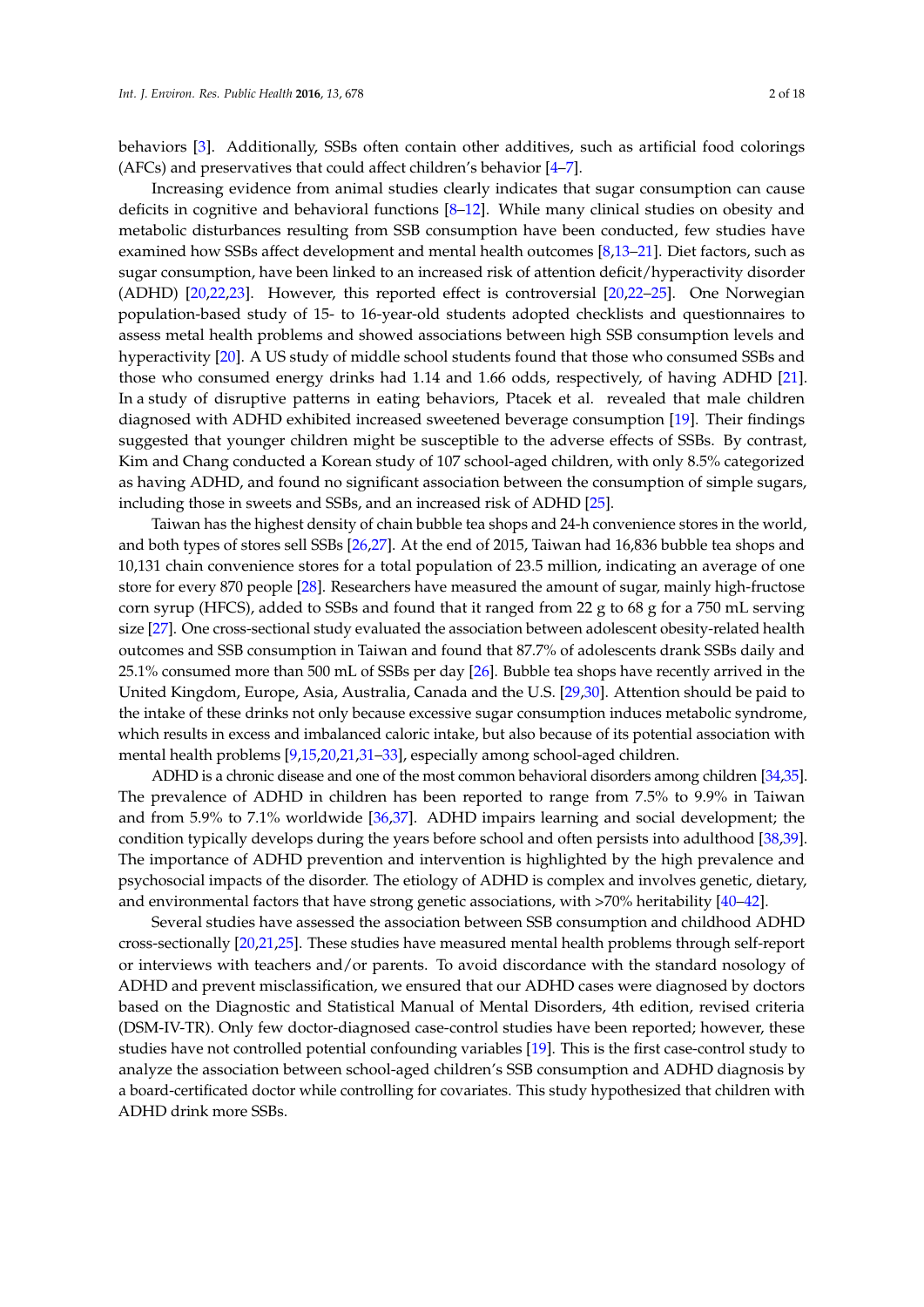## **2. Materials and Methods**

#### *2.1. Study Participants and Recruitment*

The study protocol was approved by the Taipei Veterans General Hospital and Taipei City Hospital institutional review boards. The project identification codes were 97-01-52A, TCHIRB-1010216 and TCHIRB-1030510 (approved on 4 March 2008, 1 July 2012 and 26 August 2014, respectively). Written informed consent was obtained from the participants' parents or guardians. All participants provided their oral or written assent. This study was conducted in accordance with the revised guidelines of the Declaration of Helsinki. We recruited 4- to 15-year-old subjects from outpatient waiting rooms in both hospitals. In this study, the cases were defined as children with ADHD, as identified by board-certificated pediatricians or psychiatrists after at least a three-visit clinical assessment. Children consecutively admitted for initial and follow-up ADHD treatments were also recruited as cases during the study period. Children with neurological deficits or mental retardation were excluded. The ADHD diagnosis was made in accordance with the DSM-IV-TR criteria [\[43\]](#page-15-0).

We recruited control subjects by randomly selecting normal 4- to 15-year-old children who visited either of the hospitals for reasons unrelated to ADHD during the same study period, and the same exclusion criteria as those applied to the cases were used. We did not attempt to match cases and controls on gender; however, we matched the two groups on age. Controls were screened for the absence of ADHD symptoms by teachers and parent(s), who assessed children's behaviors in the classroom and at home, respectively, according to the Chinese version of the Swanson, Nolan and Pelham, Fourth Revision (SNAP-IV) questionnaire [\[44,](#page-15-1)[45\]](#page-15-2). The rating results were evaluated by pediatricians to confirm the absence of ADHD symptoms. The SNAP-IV Teacher and Parent Rating Scale, which directly adopted DSM-IV symptoms and used the same format, was translated into Chinese and was found to be a reliable and valid tool for screening for ADHD in clinical and research settings in Taiwan [\[46,](#page-15-3)[47\]](#page-15-4). The 26-item SNAP-IV questionnaire was based on a four-point (0–3) rating scale and consisted of the DSM-IV ADHD criteria for inattention (items 1–9) and hyperactivity/impulsivity (items 10–18) as well as criteria for oppositional defiant disorder symptoms (items 19–26). If more than six of the nine inattention or hyperactivity/impulsivity items were given a score of a 2 (quite a bit) or 3 (very much) on either the parent's or teacher's form, then the children were defined as at risk of ADHD; otherwise, children were rated as non-ADHD [\[48\]](#page-15-5). Children with scores indicating a risk of ADHD were referred to pediatricians or psychiatrists for further confirmation. All cases also received a SNAP-IV score at the initial visit.

We recruited a total of three hundred and thirty-two subjects, one hundred and seventy-three ADHD subjects (*n* = 173) and one hundred and fifty-nine normal controls (*n* = 159). The response rates were 63.6% and 58.9% in the case and control groups, respectively. In examining the association between the intake of SSBs and ADHD, we investigated the following covariates: family factors, maternal lifestyle, participants' dietary habits, blood lead levels (BLLs) and gene polymorphisms. In this study, participating subjects' demographic features, dietary habits, mother's lifestyle during pregnancy, and family history of nervous system diseases were collected via questionnaires. For the measurement of BLLs and analysis of gene polymorphisms, subjects provided a blood (or saliva) sample during the clinic visit.

### *2.2. Dietary Habits, Consumption of SSBs and Intake of Sugar and Calories*

We collected information on each child's dietary habits and SSB consumption. A trained interviewer administered a 30-min questionnaire to the mother or other caretaker. The average weekly consumption of meat (including poultry and livestock), milk, eggs, fish, shellfish and other types of seafood was gathered for the previous month. The questionnaire also included questions that estimated the average weekly consumption of vegetable (light-colored vegetables, such as lettuce, cabbage, and bean sprouts, and dark-colored vegetables, such as spinach and broccoli) and fruit servings. The weekly serving was calculated by multiplying the daily servings with frequency of consumption per week over the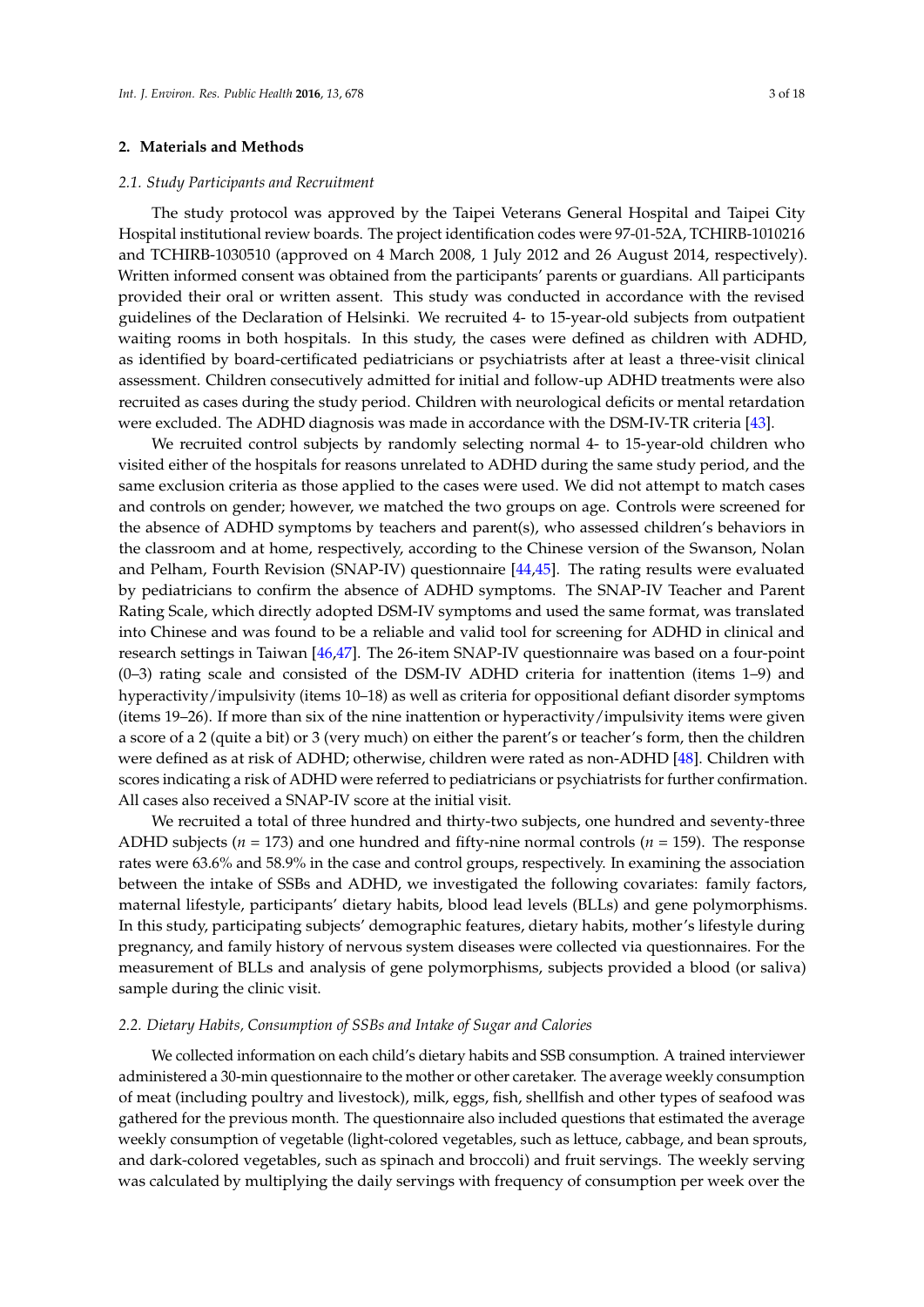previous month. One serving of meat, fish, shellfish or other types of seafood was approximately 35 g (for meat and fish, this was approximately the size of one's palm). One cup of milk (approximately 250 mL) and one egg or six quail eggs represented a serving of milk and eggs, respectively. One cup of raw leafy vegetables (approximately the size of the participant's fist) or a half cup of other vegetables represented a serving of vegetables. One serving of fruit was a medium-sized fruit (medium was defined as the size of a baseball) or a half cup of chopped fruit. One serving of SSBs contained 600 mL. Parents or caregivers were asked separate questions about how many servings of milk tea, juice or fruit-flavored drinks, Yakult drinks, and other sugar-sweetened drinks the participants normally consumed. The milk tea referenced in this study is also known as boba milk tea, bubble or pearl tea [\[49\]](#page-15-6) and is a Taiwanese tea-based drink. It contains a tea base that is mixed/shaken with milk or fruit, and chewy tapioca balls or jellies are often added. Milk tea drinks are part of the larger group of SSB because these beverages are typically HFCS sweetened [\[50\]](#page-15-7). Yakult drink is a probiotic dairy product made by fermenting a mixture of milk with a special strain of the bacterium *Lactobacillus casei* Shirota [\[51\]](#page-15-8). This beverage is very popular in Taiwan because it contains probiotics and, thus, is likely considered a healthy drink. However, it also contains high content of sugar (approximately 12 grams for every 100 g of Yakult drink) and is classified as a SSB [\[52\]](#page-15-9). When questionnaire items were incomplete, we contacted the mothers or caretakers via telephone to obtain the missing information.

Sugar ingested from SSBs was calculated by multiplying the servings by the sugar content in each type of SSB based on a study of the Ministry of Health and Welfare (MOHW) in Taiwan [\[52\]](#page-15-9). In addition, the Taiwan Food and Drug Administration (TFDA) Nutrients Database was used to analyze daily caloric intake [\[53\]](#page-15-10).

### *2.3. Measurement of BLLs and Gene Polymorphism Analysis*

Peripheral blood was drawn using a syringe or venoclysis needle and then sealed in a heparin-containing vacuum tube and immediately transported at  $4^{\circ}C$  to the laboratory. If individuals were not able to supply a blood sample, DNA was extracted from a saliva sample. Saliva was spat into the Saliva DNA Collection and Preservation Kit (Norgen Biotek Corporation, Thorold, ON, Canada) and stored at room temperature until analysis. The sample preparation and analysis of BLLs and gene polymorphism are described elsewhere [\[42](#page-14-16)[,54\]](#page-15-11). The BLLs were measured using inductively coupled plasma-mass spectrometry (Thermo Scientific, Waltham, MA, USA). Trace Elements Serum L-2 (Seronorm™, Billingstad, Norway) was used to verify the precision and accuracy of the analytical measurements. The limit of detection (LOD) for lead was 0.001 µg/dL. Regarding gene polymorphism, 10 tagged SNPs (rs7395429, rs3758653, rs11246228, rs752306, rs6347, rs2975292, rs37022, rs40358, rs10040882, and rs464049) of DRD4 and DAT1 were identified and analyzed.

#### *2.4. Covariates*

Risk factors potentially associated with ADHD were examined. Predictors were chosen according to their association with ADHD in previous studies. The following variables were considered covariates: gender, body weight, child's age, maternal age at childbirth, gestational age at birth (<37 weeks or ě37 weeks), parity (primiparous or multiparous) [\[55,](#page-15-12)[56\]](#page-15-13), birth order (1st, 2nd and 3rd and above), parent's education (high school education and below or college or advanced training), maternal history of still or dead birth (yes or no), maternal smoking during pregnancy (yes or no) [\[57–](#page-15-14)[59\]](#page-15-15), maternal alcohol consumption during pregnancy (yes or no) [\[59](#page-15-15)[,60\]](#page-15-16), and maternal chronic disease during pregnancy (yes or no). In addition to examining these risk factors, we included family history of nervous system diseases in this study. The nervous system diseases listed in the questionnaire included Parkinson's disease, Alzheimer's disease, ADHD, mental retardation, cerebral palsy, autism, epilepsy, developmental delay, multiple sclerosis and peripheral neuromuscular disease, and the family members considered for this list were the subjects' grandparents, parents and siblings. The variables were obtained from clinical records or questionnaires completed by the mothers or caretakers.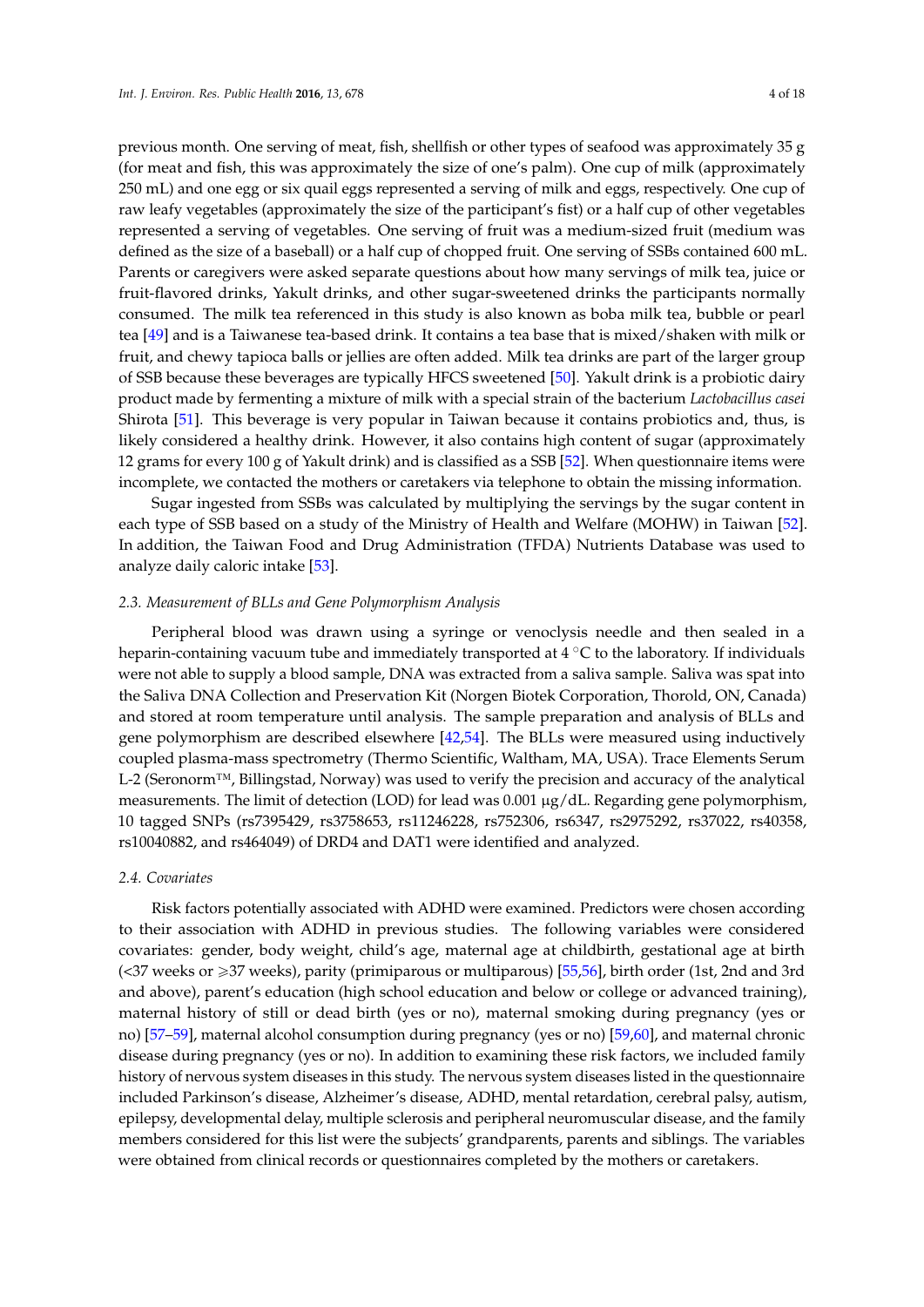#### *2.5. Statistical and Probabilistic Analysis*

SPSS Version 17.0 (SPSS, Chicago, IL, USA) was used for the statistical analysis. We calculated descriptive statistics based on sample sizes and percentages. Next, we assessed the significance of differences between the case and control groups. A 2-sided nonparametric statistical Mann-Whitney U test was used for consecutive data, and a chi-squared test or Fisher's exact test was adopted for categorical data when appropriate [\[61\]](#page-15-17). Then, we performed logistic regression analysis with ADHD and the consumption of SSBs. Statistical significance was set at  $p < 0.05$ . The covariates related to ADHD at *p* < 0.05 were controlled in the multivariate analyses. A Kruskal-Wallis test was used to analyze the relationship between ADHD severity and the increased intake of SSBs.

Monte Carlo (MC) simulation, which is a probabilistic analysis, was performed to quantify the theoretical exposure dose range of sugar, AFCs and preservatives. Probability density functions for each parameter were log-normally distributed. Distributions of exposed concentrations and population exposures were estimated by a MC simulation with 5000 replications. Microsoft Excel™ 2010 (Microsoft Inc., Redmond, WA, USA) and Oracle Crystal Ball, Fusion Edition, Release 11.1.2.1.000 software (Oracle Corporation, Redwood City, CA, USA) were used for MC simulation.

#### **3. Results**

## *3.1. Demographic Characteristics of Participants*

Table [1](#page-5-0) summarizes the participants' demographic characteristics and other factors by ADHD classification and the corresponding *p*-values. Among the 332 participants recruited, 173 were diagnosed with ADHD (148 (85.5%) boys and 25 (14.5%) girls) and 159 were normal controls (91 (57.2%) boys and 68 (42.8%) girls). Male ADHD subjects (*n* = 148) markedly outnumbered female ADHD participants (*n* = 25). The age distributions of ADHD and normal controls were similar, with a mean age ( $\pm$ SD) of 8.9  $\pm$  2.0 years and 9.2  $\pm$  2.7 years, respectively (*p* = 0.31). No significant differences in mean age, body weight, child's age, gestational age at birth, parity, birth order, maternal age at birth, maternal history of still or dead birth, maternal smoking during pregnancy, or maternal chronic disease during pregnancy were found between ADHD patients and controls. As the mother's and father's level of education increased, the risk of ADHD decreased (both *p* < 0.01). Compared with the control subjects, ADHD cases showed significant associations with family history of nervous system diseases and maternal alcohol consumption during pregnancy. As displayed in Table S1, mothers with lower education levels smoked significantly more than those with higher education levels (11.5% vs. 3.1%, respectively; *p* < 0.01). Additionally, mothers with lower education levels consumed more alcohol than those with higher education levels, but this association was marginally significant (12.2% vs. 6.2%, respectively;  $p = 0.06$ ).

#### *3.2. Dietary Habits*

As shown in Table [2,](#page-6-0) approximately half of the children in both the control and ADHD groups consumed at least one serving of SSBs each week (56.0% and 48.5%, respectively). ADHD children consumed significantly more servings of SSBs than normal controls  $(6.96 \pm 9.27 \text{ vs.})$  $3.10 \pm 5.08$  $3.10 \pm 5.08$  $3.10 \pm 5.08$  servings/week, respectively;  $p < 0.01$ ). Figure 1 presents the mean and 95% CI of SSB consumption and shows higher levels of SSB consumption among ADHD cases than among controls. ADHD children also ingested significantly more meat and milk ( $p = 0.04$  and  $p = 0.02$ , respectively). Control subjects' intake of vegetables and fruits was significantly higher than that of children with ADHD ( $p < 0.01$  and  $p = 0.02$ , respectively). No difference was observed in the consumption of eggs, fish and other types of seafood between the two groups.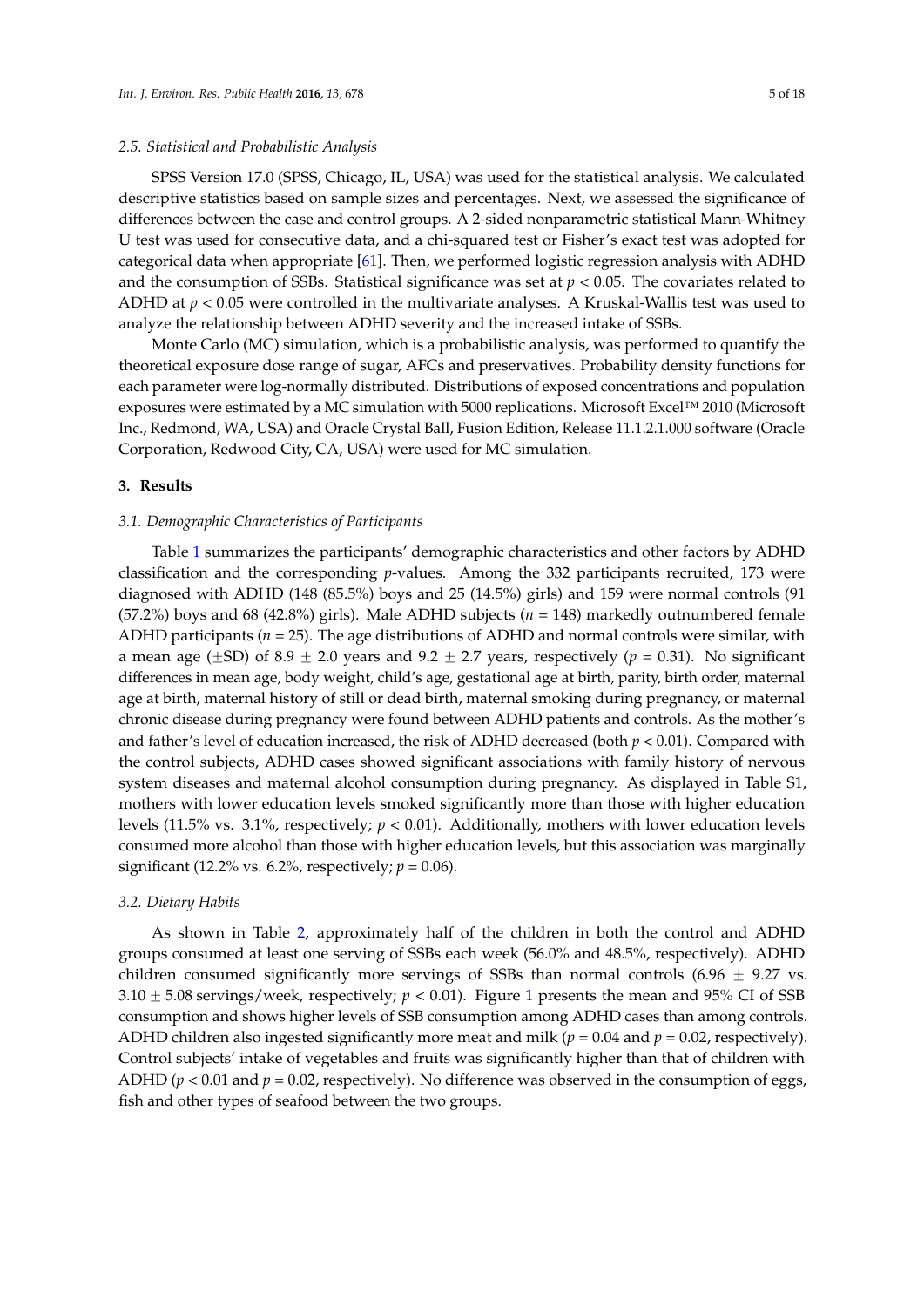<span id="page-5-0"></span>

|                                               | Controls        | <b>ADHD</b>     |            |
|-----------------------------------------------|-----------------|-----------------|------------|
| Variables                                     | $n = 159$       | $n = 173$       | $p$ -Value |
| Demographic characteristics                   |                 |                 |            |
| Gender (%)                                    |                 |                 | $< 0.01$ * |
| Female                                        | 68 (42.8%)      | $25(14.5\%)$    |            |
| Male                                          | 91 (57.2%)      | 148 (85.5%)     |            |
| Body weight                                   | $32.1 \pm 11.6$ | $33.8 \pm 12.3$ | 0.20       |
| Age (years)                                   | $8.9 \pm 2.0$   | $9.2 \pm 2.7$   | 0.31       |
| Gestational age at birth (%)                  |                 |                 | 0.34       |
| <37 weeks                                     | $15(9.4\%)$     | 22 (12.7%)      |            |
| ≥37 weeks                                     | 144 (90.6%)     | 151 (87.3%)     |            |
| Parity (%)                                    |                 |                 | 0.80       |
| Primiparous                                   | 87 (54.7%)      | 97 (56.1%)      |            |
| Multiparous                                   | 72 (45.3%)      | 76 (43.9%)      |            |
| Birth Order (%)                               |                 |                 | 0.87       |
| 1st                                           | 87 (54.7%)      | 93 (54.7%)      |            |
| 2nd                                           | 56 (35.2%)      | 57 (33.5%)      |            |
| 3rd and above                                 | $16(10.1\%)$    | $20(11.8\%)$    |            |
| Paternal education level (%)                  |                 |                 | $< 0.01$ * |
| High school or below                          | 39 (24.5%)      | 98 (56.6%)      |            |
| College or advanced training                  | 120 (75.5%)     | 75 (43.4%)      |            |
| Maternal education level (%)                  |                 |                 | ${<}0.01*$ |
| High school or below                          | 46 (28.9%)      | 93 (53.8%)      |            |
| College or advanced training                  | 113 (71.1%)     | $80(46.2\%)$    |            |
| Family history of nervous system diseases (%) |                 |                 | $0.02*$    |
| No                                            | 130 (81.8%)     | 123 (71.1%)     |            |
| Yes                                           | 29 (18.2%)      | 50 (28.9%)      |            |
| Maternal age at birth                         | $30.3 \pm 4.4$  | $30.1\pm5.0$    | 0.80       |
| History of still or dead birth (%)            |                 |                 | 0.17       |
| No                                            | 117 (73.6%)     | 115 (66.5%)     |            |
| Yes                                           | 42 $(26.4\%)$   | 58 (33.5%)      |            |
| Smoking during pregnancy (%)                  |                 |                 | 0.50       |
| No                                            | 150 (94.3%)     | 160 (92.5%)     |            |
| Yes                                           | $9(5.7\%)$      | $13(7.5\%)$     |            |
| Alcohol consumption during pregnancy (%)      |                 |                 | $< 0.01$ * |
| No                                            | 152 (95.6%)     | 151 (87.3%)     |            |
| Yes                                           | $7(4.4\%)$      | 22(12.7%)       |            |
| Chronic disease during pregnancy (%)          |                 |                 | 0.16       |
| No                                            | 147 (92.5%)     | 152 (87.9%)     |            |
| Yes                                           | $12(7.5\%)$     | $21(12.1\%)$    |            |

**Table 1.** Demographic characteristics of the study participants (*N* = 332).

*\* p* < 0.05.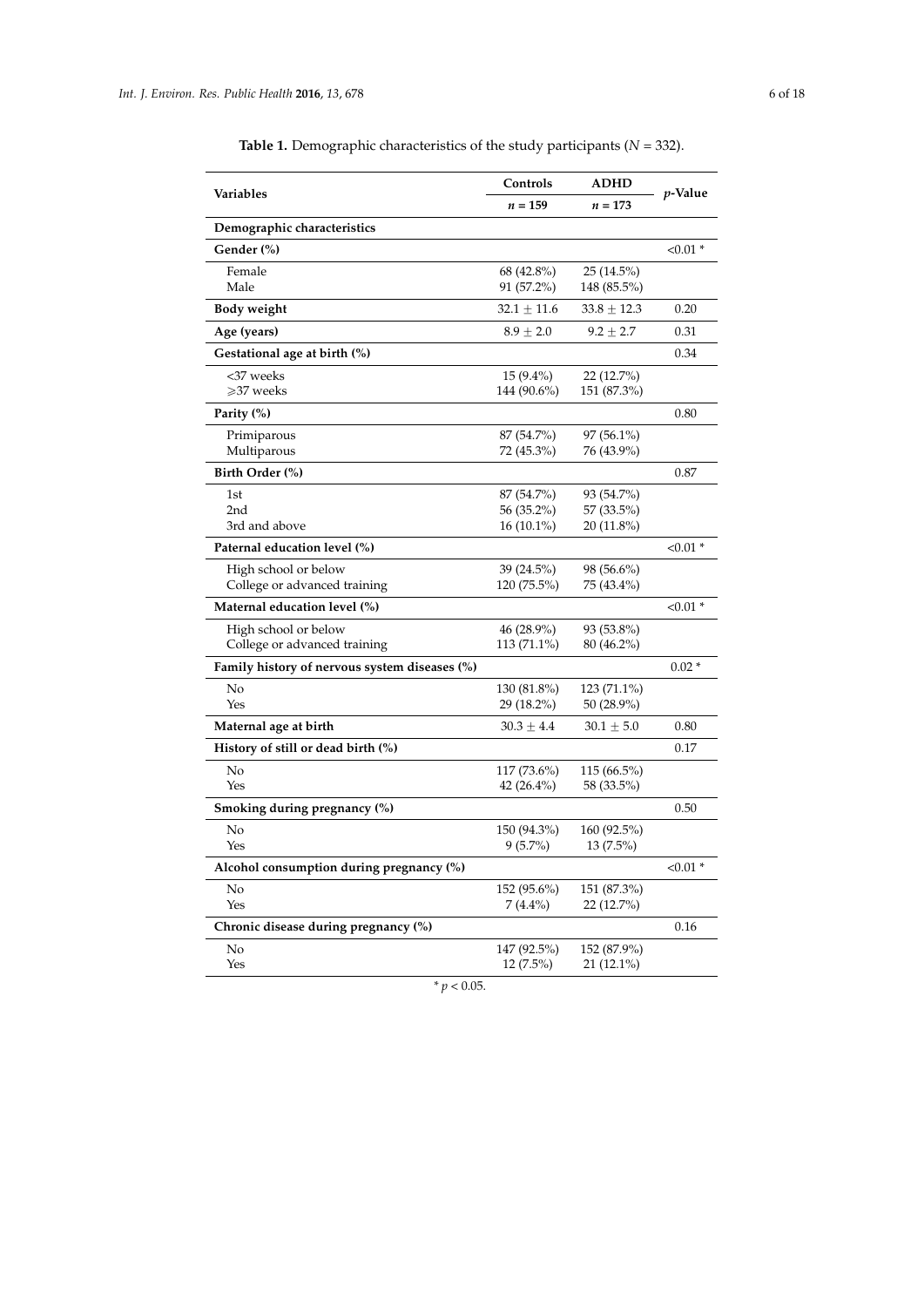<span id="page-6-0"></span>

| Variables                                   | Controls           | <b>ADHD</b>        | $p$ -Value |
|---------------------------------------------|--------------------|--------------------|------------|
|                                             | $n = 159$          | $n = 101$          |            |
| Dietary habits                              |                    |                    |            |
| Total SSBs consumed (servings/week)         |                    |                    | $< 0.01$ * |
|                                             | $3.10 \pm 5.08$    | $6.96 \pm 9.27$    |            |
| Categorized SSB consumption (servings/week) |                    |                    | $< 0.01$ * |
| 0                                           | 51 (32.1%)         | 19 (18.8%)         |            |
| $1 - 6$                                     | 89 (56.0%)         | 49 (48.5%)         |            |
| $\geqslant$ 7                               | 19 (11.9%)         | 33 (32.7%)         |            |
| Milk tea $\frac{6}{6}$                      |                    |                    | $< 0.01$ * |
| 0                                           | $104(65.4\%)$      | 52 (51.5%)         |            |
| $1 - 6$                                     | 51 (32.1%)         | 37 (36.6%)         |            |
| $\geqslant$                                 | $4(2.5\%)$         | 12 (11.9%)         |            |
| Juice or fruit-flavored drinks              |                    |                    | $< 0.01$ * |
| 0                                           | $109(68.6\%)$      | 50 (49.5%)         |            |
| $1 - 6$                                     | 49 (30.8%)         | 45 (44.6%)         |            |
| $\geqslant$                                 | $1(0.6\%)$         | $6(5.9\%)$         |            |
| Yakult drinks                               |                    |                    | $0.01*$    |
| 0                                           | 108 (67.9%)        | 49 (48.5%)         |            |
| $1 - 6$                                     | 50 (31.4%)         | 47 (46.5%)         |            |
| ≥7                                          | $1(0.6\%)$         | $5(5.0\%)$         |            |
| Other SSBs                                  |                    |                    | 0.11       |
| 0                                           | 91 (57.2%)         | 45 (44.6%)         |            |
| $1 - 6$                                     | 63 (39.6%)         | 50 (49.5%)         |            |
| ≥7                                          | $5(3.1\%)$         | $6(5.9\%)$         |            |
| Rice/Noodle (servings/week)                 | $20.53 \pm 5.30$   | $20.42 \pm 4.62$   | 0.34       |
| Meat (servings/week)                        | $14.02 \pm 9.98$   | $18.14 \pm 13.89$  | $0.04*$    |
| Milk (servings/week)                        | $3.33 \pm 2.93$    | $5.01 \pm 5.02$    | $0.02*$    |
| Eggs (servings/week)                        | $4.32 \pm 2.78$    | $4.43 \pm 3.01$    | 0.77       |
| Vegetables (servings/week)                  | $16.61 \pm 12.64$  | $11.97 \pm 9.04$   | $0.01*$    |
| Fruits (servings/week)                      | $5.70 \pm 3.61$    | $4.78 \pm 3.68$    | $0.02*$    |
| Fish (servings/week)                        | $5.92 \pm 7.74$    | $6.66 \pm 8.22$    | 0.65       |
| Shellfish (servings/week)                   | $1.98 \pm 3.24$    | $1.92 \pm 3.08$    | 0.79       |
| Other types of seafood (servings/week)      | $1.12 \pm 1.86$    | $1.36 \pm 2.32$    | 0.94       |
| Caloric intake (day)                        |                    |                    |            |
| All                                         |                    |                    |            |
| From foods other than SSBs                  | $1660.2 \pm 352.2$ | $1733.9\pm386.6$   | 0.07       |
| From SSBs                                   | $141.4 \pm 225.2$  | 327.2 $\pm$ 440.0  | ${<}0.01*$ |
| Total calories                              | $1801.6 \pm 448.3$ | $2061.1 \pm 689.7$ | $0.01*$    |
| Girls                                       |                    |                    |            |
| From foods other than SSBs                  | $1679.2 \pm 392.8$ | $1776.1 \pm 415.5$ | 0.27       |
| From SSBs                                   | $118.6 \pm 208.9$  | $488.9 \pm 592.9$  | $0.01*$    |
| Total calories                              | $1797.7\pm482.0$   | $2265.0 \pm 897.5$ | $0.04*$    |
| <b>Boys</b>                                 |                    |                    |            |
| From foods other than SSBs                  | $1646.1 \pm 320.1$ | $1724.7 \pm 382.1$ | 0.16       |
| From SSBs                                   | $158.4 \pm 236.9$  | 292.1 $\pm$ 395.2  | $0.02*$    |
| Total calories                              | $1804.5 \pm 424.1$ | $2016.9 \pm 634.1$ | $0.01*$    |
| Ingested sugar from SSBs (g/week)           |                    |                    |            |
|                                             | $117.3 \pm 198.1$  | 296.7 $\pm$ 419.5  | $0.01*$    |
|                                             |                    |                    |            |

**Table 2.** Dietary characteristics of the study participants ( $N = 260$ ).

*.*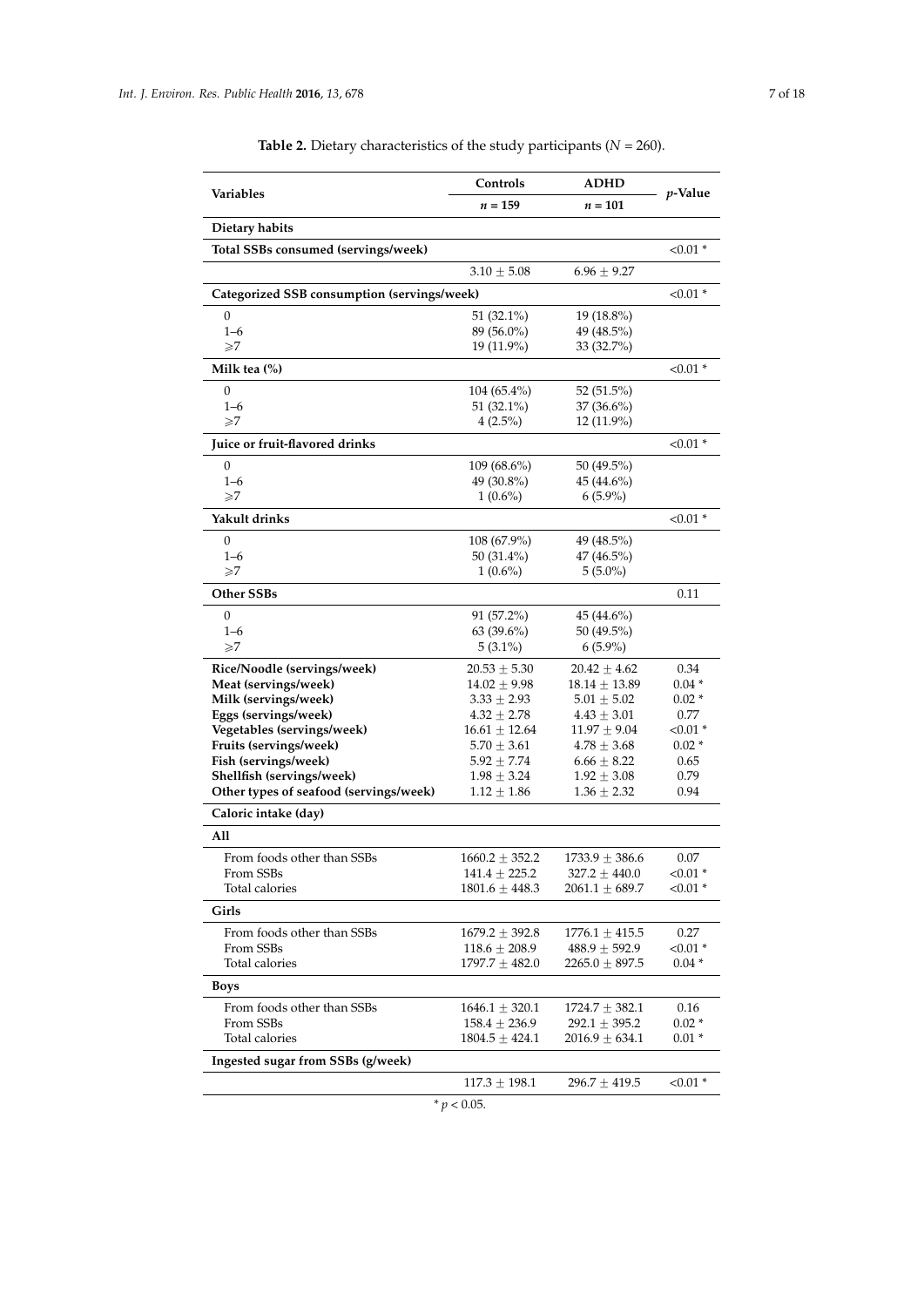<span id="page-7-0"></span>

**Figure 1.** Mean consumption (95% CIs) of SSBs among controls and children with ADHD servings/week). (unit = servings/week).

**Subject** 

## *3.3. Sugar Consumption and Caloric Intake 3.3. Sugar Consumption and Caloric Intake*

The levels of sugar intake from SSBs and daily caloric intakes of the ADHD and normal control The levels of sugar intake from SSBs and daily caloric intakes of the ADHD and normal control groups are presented in Tabl[e 2](#page-6-0). The MOHW in Taiwan reported that the average dietary reference groups are presented in Table 2. The MOHW in Taiwan reported that the average dietary reference intake (DRI) of children 6- to 12-years-old was 2008 calories, with 2113 calories for boys and 1904 intake (DRI) of children 6- to 12-years-old was 2008 calories, with 2113 calories for boys and 1904 calories for girls [\[62](#page-15-18)]. ADHD children's total caloric intake was significantly higher than that of the calories for girls [62]. ADHD children's total caloric intake was significantly higher than that of the control subjects (2061.1  $\pm$  689.7 vs. 1801.6  $\pm$  448.3 calories/day, respectively;  $p < 0.01$ ), representing 102.6% and 89.7% of their DRI, respectively. In addition, the daily caloric intakes of male and female 102.6% and 89.7% of their DRI, respectively. In addition, the daily caloric intakes of male and female ADHD subjects were significantly higher than those of their counterparts in the control group ( $p = 0.04$ ) and  $p < 0.01$ , respectively). We found significant differences between these two groups in energy intake per day attributed to the SSB consumption  $(327.2 \pm 440.0 \text{ vs. } 141.4 \pm 225.2 \text{ calories/day}$ , respectively;  $p < 0.01$ ); the same observations were achieved for both boys and girls ( $p < 0.01$  and  $p = 0.02$ , respectively). For children with and without ADHD, the average daily calories obtained from SSBs were 15.9% and 7.8%, respectively. The levels of sugar intake from SSBs of the ADHD group SSBs were 15.9% and 7.8%, respectively. The levels of sugar intake from SSBs of the ADHD group were significantly higher than those of the control group (296.7  $\pm$  419.5 vs. 117.3  $\pm$  198.1 g/day, respectively;  $p < 0.01$ ).

## *3.4. The Association between SSB Consumption and ADHD 3.4. The Association between SSB Consumption and ADHD*

The crude and adjusted odds ratios (ORs) and their confidence intervals (CIs) from the bivariate The crude and adjusted odds ratios (ORs) and their confidence intervals (CIs) from the bivariate analysis and multivariate analysis are shown in Tabl[e 3](#page-8-0). The results showed a dose-response analysis and multivariate analysis are shown in Table 3. The results showed a dose-response relationship between ADHD and SSB consumption. The risk of ADHD increased by 48% (OR = 1.48, relationship between ADHD and SSB consumption. The risk of ADHD increased by 48% (OR = 1.48, 95% CI: 0.79–2.78) for children who consumed 1–6 servings/week, and the OR was 4.66 (95% CI: 95% CI: 0.79–2.78) for children who consumed 1–6 servings/week, and the OR was 4.66 (95% CI: 2.15–10.09) for children who consumed ≥7 servings/week. These values were all significantly higher 2.15–10.09) for children who consumed ě7 servings/week. These values were all significantly higher than those for children who did not consume SSBs ( $p$  for trend  $< 0.01$ ). The adjusted OR showed that children who consumed 7 or more SSB servings per week had a nearly 4-fold greater odds of having children who consumed 7 or more SSB servings per week had a nearly 4-fold greater odds of having an ADHD diagnosis than the reference group after other variables were taken into account (OR: 3.76, an ADHD diagnosis than the reference group after other variables were taken into account (OR: 3.76, 95% CI: 1.31–10.80, *p* for trend of 0.02). We observed that children with higher SSB consumption had 95% CI: 1.31–10.80, *p* for trend of 0.02). We observed that children with higher SSB consumption had a a greater risk of having ADHD. greater risk of having ADHD.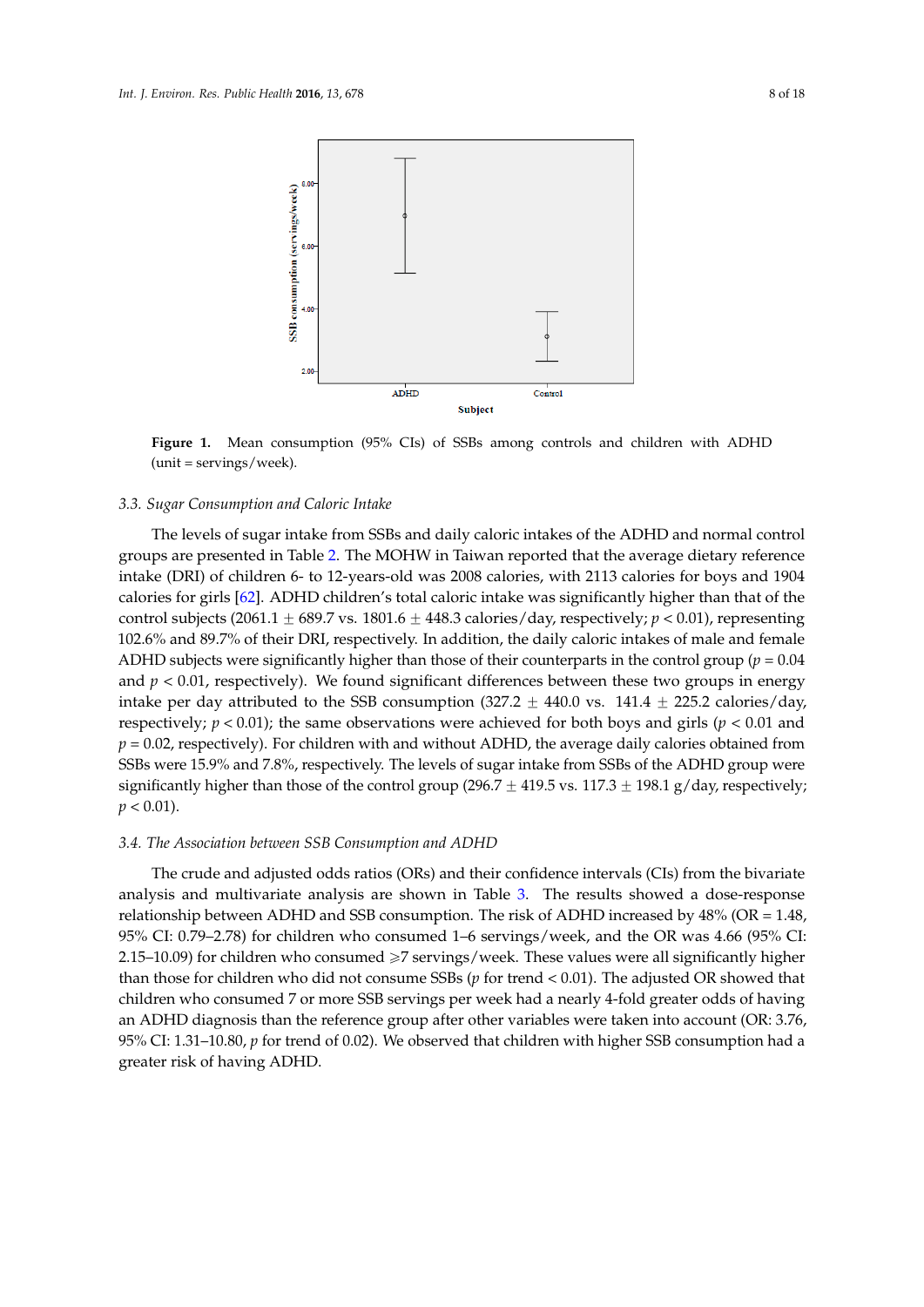| <b>Variables</b> | Crude               |                | Adjusted <sup>1</sup> |         |
|------------------|---------------------|----------------|-----------------------|---------|
|                  | OR (95% CI)         | <i>v</i> Value | OR (95% CI)           | p Value |
| (A) All subjects |                     | $< 0.01$ *     |                       | $0.02*$ |
| 0                | Reference           |                | Reference             |         |
| $1 - 6$          | $1.48(0.79 - 2.78)$ |                | $1.36(0.61 - 3.05)$   |         |
| $\geq 7$         | $4.66(2.15-10.09)$  |                | $3.69(1.291 - 10.60)$ |         |
| (B) Boys only    |                     | $0.01*$        |                       | 0.06    |
| 0                | Reference           |                | Reference             |         |
| $1 - 6$          | $1.33(0.65 - 2.73)$ |                | $1.05(0.43 - 2.59)$   |         |
| $\geqslant$ 7    | $3.61(1.47 - 8.88)$ |                | $3.54(1.057 - 11.95)$ |         |

<span id="page-8-0"></span>**Table 3.** Crude and adjusted odds ratios for the association between sweetened beverage consumption and ADHD (*N* = 260).

**<sup>1</sup>** Adjusted covariates: gender, consumption of milk/meat/fruit/vegetables, family history of nervous system diseases, parental education levels, maternal alcohol consumption during pregnancy, gene polymorphism of DRD4 at rs752306; \* *p* < 0.05.

Boys and girls reported similar SSB consumption  $(4.75 \pm 6.90 \text{ vs. } 4.29 \pm 7.92 \text{ servings/week};$ data not shown). Because of the limited number of females with ADHD in this study (*n* = 25), a sensitivity analysis was performed by excluding females. A logistic regression analysis excluding females suggested that boys with  $\geq 7$  servings/week of SSB intake had a greater risk of having an ADHD diagnosis than the reference group (Table [3\)](#page-8-0). The ORs were essentially the same after covariates were adjusted (*p* for trend of 0.06). A marginally significant dose-response relationship was also observed between ADHD and the consumption of SSB for boys after gender, consumption of milk/meat/fruit/vegetables, family history of nervous system diseases, parental education levels, maternal alcohol consumption during pregnancy, and gene polymorphism of DRD4 at rs752306 were controlled.

## *3.5. Gene Polymorphisms*

Table S2 lists the 10 SNPs that were related to genetic variations in DRD4 and DAT1 between participants. Dopaminergic gene variations among children were evaluated as potential confounders in our study. Genetic variations of DRD4 in rs752306 were related to ADHD at *p* < 0.05 and were controlled in the regression model.

#### *3.6. Lead Exposure*

The collection of blood samples during participant recruitment, especially among school-aged ADHD participants, was challenging. We collected 151 blood samples (46 cases and 105 controls). The BLLs were detected in 100% of the participants because LOD was low (i.e., 0.001  $\mu$ g/dL) and ranged from 0.44 to 4.71  $\mu$ g/dL. The mean ( $\pm$ SD) of BLLs among the control and ADHD participants was similar (1.75  $\pm$  0.77  $\mu$ g/dL and 1.62  $\pm$  0.79  $\mu$ g/dL, respectively, *p* = 0.15). No significant difference in BLLs was found between children with and without ADHD (Figure S1). Therefore, blood sample collection was terminated.

## **4. Discussion**

#### *4.1. The Association Between SSB Consumption and ADHD*

In this case-control study, we reported that SSB consumption was associated with doctor-diagnosed ADHD. After other variables were controlled, children with greater SSB consumption had a nearly 4-fold greater odds ratio of having an ADHD diagnosis compared with those who consumed fewer SSBs, indicating a dose-response effect. Moreover, the logistic regression analysis without females suggested that males with higher SSB consumption levels were at greater risk of having ADHD, with a statistically marginal dose-response effect (*p* for trend is 0.06), compared with males in the control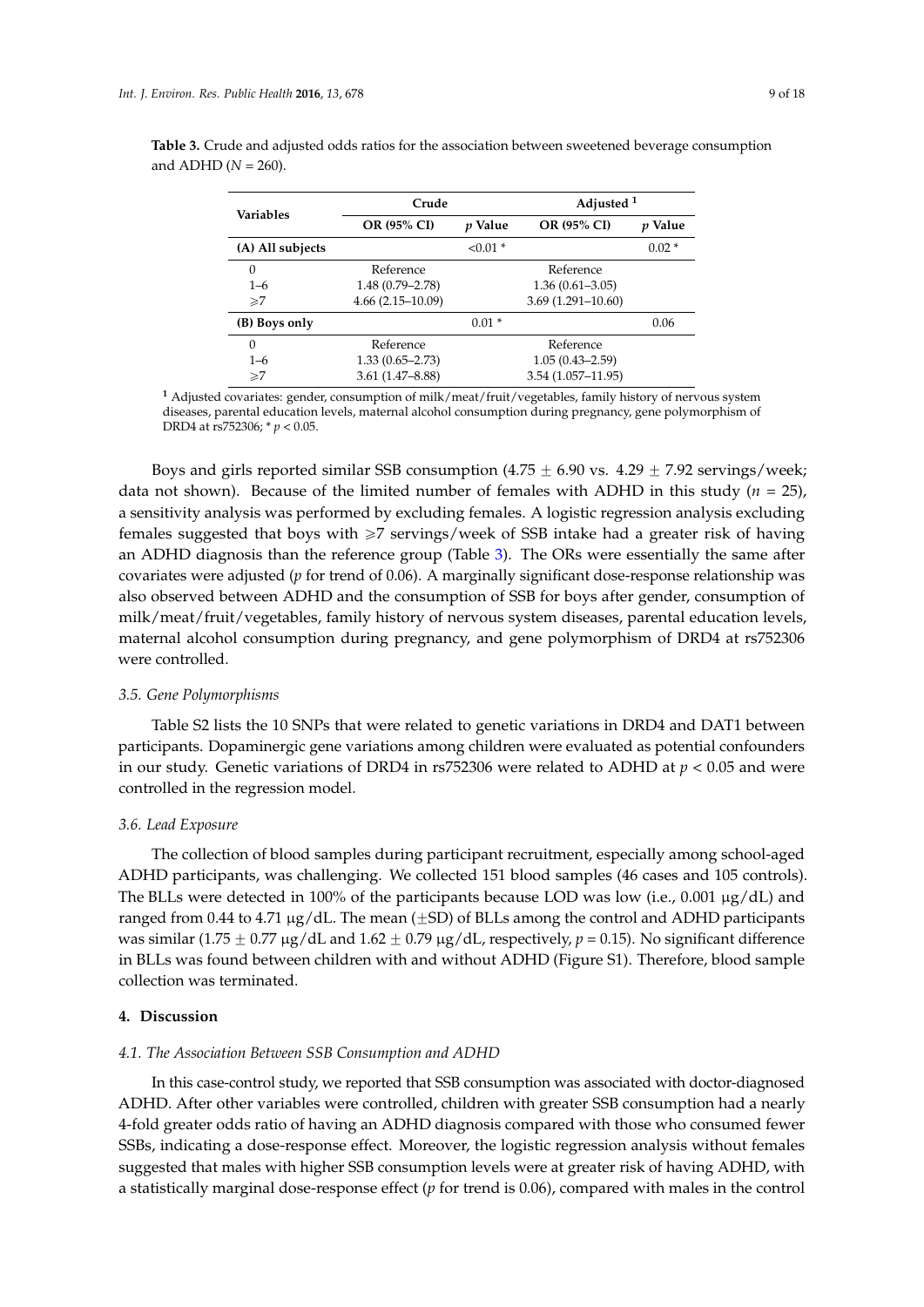group (Table [3\)](#page-8-0). This is the first case-control study to investigate the association between children's SSB consumption and ADHD diagnosis by a board-certified doctor while controlling for covariates.

Our findings are consistent with those of the limited studies that analyzed the association between SSBs and ADHD. Schwartz et al. conducted a health behavior survey and hyperactivity/inattention questionnaire on 1649 U.S. children and found that greater SSB consumption was associated with an increased risk of having ADHD [\[21\]](#page-13-6). A dose-response relationship between soft drink consumption and hyperactivity, as measured with a questionnaire, was found among Norwegian students even after possible cofounders were adjusted [\[20\]](#page-13-7). Although it did not adjust for covariates, another case-control study of 6- to 10-year-old Czech males with and without ADHD found that disruptive patterns in eating habits among children with ADHD were associated with increased consumption of SSBs [\[19\]](#page-13-9).

The analysis of SSBs conducted in this study mainly focused on milk tea, juice or fruit-flavored drinks and Yakult drinks, which are the most popular and frequently studied SSBs in Taiwan [\[26,](#page-14-2)[27,](#page-14-3)[49](#page-15-6)[,50\]](#page-15-7). The component of SSBs was gathered from the information labeled on the bottle or listed on the menu/instructions [\[52\]](#page-15-9). SSBs' effect on childhood ADHD may be due to the effects of sugar, AFCs, and preservatives, which are substances found in SSBs and in other foods and products. Dietary patterns established in childhood may continue into adulthood [\[63,](#page-16-0)[64\]](#page-16-1). The type of foods sold or served in schools is an important environmental factor that contributes to children's dietary patterns, and the government should limit the availability of SSBs in schools to promote healthy eating behaviors among youth [\[65\]](#page-16-2).

#### *4.2. Effect of Sugar in SSBs on ADHD*

Several previous studies have suggested an adverse relationship between sugar consumption (not specifically SSBs) and ADHD [\[7](#page-13-2)[,22](#page-13-8)[,66,](#page-16-3)[67\]](#page-16-4). By contrast, a meta-analysis performed in the mid-1990s and mid-2010s concluded that sugar was not a proven risk factor of hyperactivity among children [\[18,](#page-13-12)[68\]](#page-16-5). Sugar consumption is believed to cause behavioral problems because it causes: (1) sugar intolerance (discomfort experienced after eating sugar or sugary foods); (2) reactive hypoglycemia following ingestion; and (3) a reduced intake of essential micronutrients [\[69\]](#page-16-6). Research has suggested that the adverse effects of sugar may be due to ADHD children's inclination to consume more SSBs, but many studies have also reported the converse relationship [\[67](#page-16-4)[,69](#page-16-6)[,70\]](#page-16-7). Animal studies have also shown that prenatal sucrose consumption is a risk factor for ADHD, but this association may need to be further investigated among humans [\[71\]](#page-16-8). The total sugar content of popular US beverages ranged from 5.5 to 12.7 g per 100 mL [\[72\]](#page-16-9). The sugar content of SSBs in Taiwan was similar to that of SSBs in the U.S., ranging from 7.3 to 11.9 g per 100 mL [\[52\]](#page-15-9). ADHD children's sugar consumption from SSBs was significantly higher than that of control subjects (296.7  $\pm$  419.5 vs. 117.3  $\pm$  198.1 g/week, respectively; *p* < 0.01). Because SSBs are the principle source of added sugar in diets, SSB consumption may be associated with a concurrent reduction in essential nutrient intake, hypoglycemia and sugar tolerance [\[69,](#page-16-6)[73,](#page-16-10)[74\]](#page-16-11). Our study found a positive relationship between SSB intake and ADHD. Thus, public health efforts to promote healthy beverage choices and decrease SSB consumption should be actively employed.

#### *4.3. Effects of Artificial Food Colorings (AFCs) in SSBs on ADHD*

SSBs often contain other additives that could affect behavior, such as food coloring and preservatives. Some studies have shown an adverse association between AFCs and hyperactivity among children, but other results have been contradictory [\[6](#page-13-13)[,75–](#page-16-12)[77\]](#page-16-13). Major concerns regarding AFCs have arisen due to the composition of azo dye [\[78\]](#page-16-14). The top three AFCs used in food are allura red, tartrazine, and sunset yellow, representing 90% of the AFCs used [\[78\]](#page-16-14). The maximum allowable concentration of these three AFCs is  $0.10 g/kg$  [\[4,](#page-13-1)[79\]](#page-16-15). In this study, the 95th percentile AFC exposure levels for ADHD and control children were simulated by MC because this percentile was assumed to represent the worst case scenario. The estimated maximum daily AFC exposure was calculated as follows [\[80\]](#page-16-16):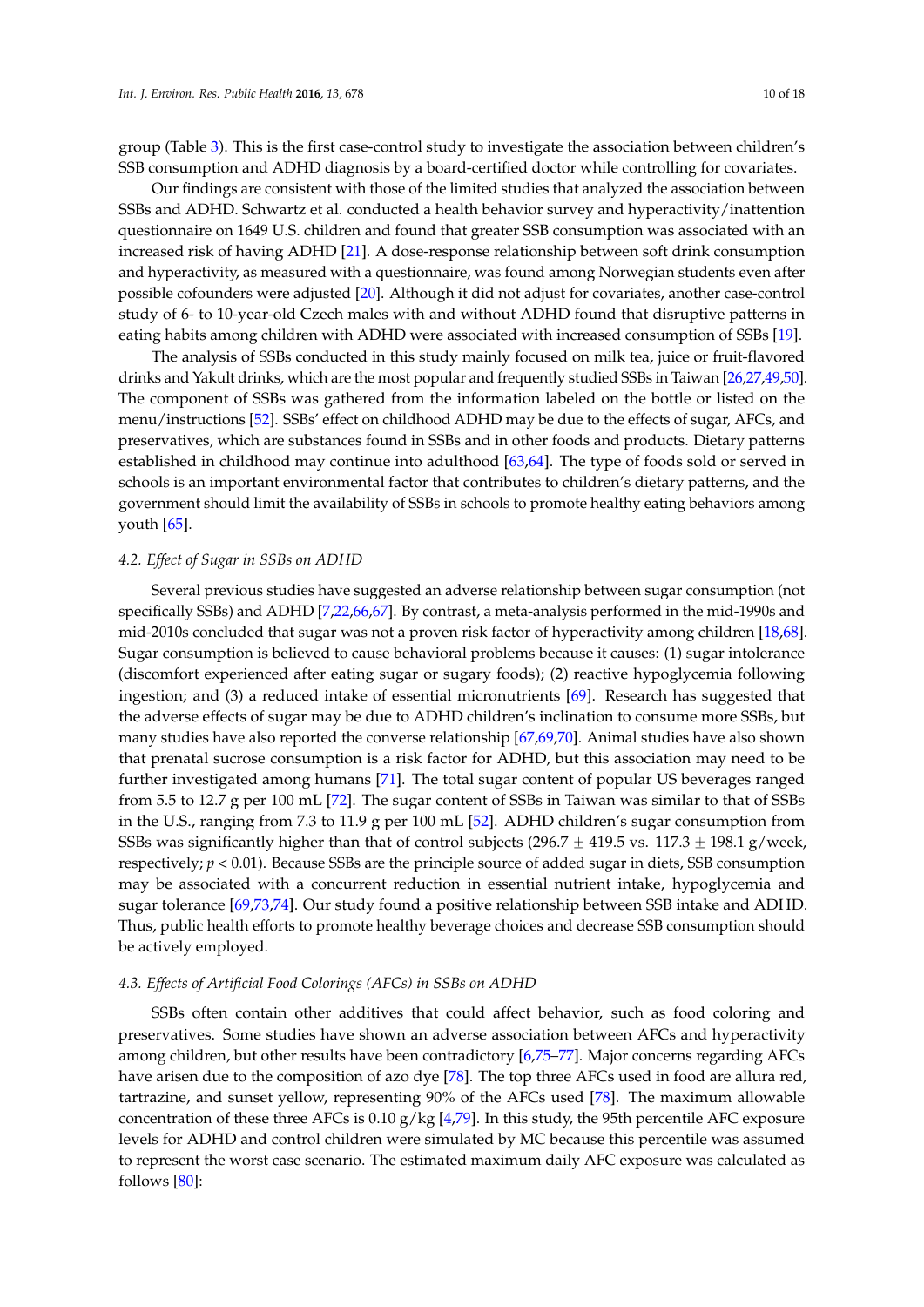(1)

Estimated maximum daily exposure of AFCs  $(mg/day/kg$  b.w.) = 95th percentile from MC simulation of levels of SSB consumption (servings/day)  $\times$  volume of one serving (kg/serving)  $\times$  maximum allowed concentration of AFCs  $(mg/kg)/$ children's body weight (30 kg)  $\times$  percentage of beverages with AFCs (31%)

The margin of safety (MOS) used for the health risk assessment in Table S3 was calculated by dividing the ADI by the estimated maximum daily exposure. The MOSs for the worst case scenario among ADHD and control groups were all greater than 1, indicating no concern of incurring any appreciable health risk. Our estimated exposure to AFCs, 0.97–1.93 mg/day/kg b.w. is in line with those found in several studies. In Germany, although the SSBs that children consumed contained different colors, the mean intake of AFCs was 0.16–0.50 mg/day/kg b.w. [\[80\]](#page-16-16). In an Irish survey, the mean intake of AFCs was 0.39–2.77 mg/day/kg b.w., which was well below the ADI for children. For Australian children aged 6–12, the dietary exposure to AFCs was also below the ADI, even among those in the 90th percentile exposure level [\[81\]](#page-16-17). In the past 50 years, the daily consumption of AFCs per capita has increased 4-fold [\[4\]](#page-13-1). Although the exposure to AFCs reported in these studies was below the ADI, we suggest that children's exposure to AFCs should be minimized until the safety of AFCs can be refined.

## *4.4. Effect of Preservatives in SSBs on ADHD*

Preservatives in children's food and beverages have also been reported to influence their hyperactive behavior and ADHD symptoms [\[5,](#page-13-14)[76,](#page-16-18)[82,](#page-16-19)[83\]](#page-16-20). Benzoic acid (BA) and sorbic acid (SA) are often added to drinks as preservatives in the form of sodium or potassium salts [\[84](#page-17-0)[,85\]](#page-17-1), and they have a maximum acceptable beverage concentration of 1.0  $g/kg$  [\[53\]](#page-15-10). The maximum permitted amount of BA and SA in SSBs is  $1.0 \text{ g/kg}$ . Thus, the 95th percentile of preservative exposure from SSBs was 62.40 mg/day/kg b.w. for ADHD children and 31.54 mg/day/kg b.w. for control children. In the worst case scenario, the MOSs for the ADHD and control groups were smaller than 1, which should be of great concern (Table S4). In our study, the estimated maximum exposure of BA and SA in the worst case scenario was much higher than that found in studies conducted in other nations [\[5,](#page-13-14)[77\]](#page-16-13). Therefore, to raise awareness of preservative exposure through SSBs and its health implications, the allowable preservative concentration in SSBs should be lowered.

#### *4.5. The Relationship between Dietary Habits and SSBs*

We found that high maternal and paternal levels of education were associated with a decreased risk of ADHD (Table [1\)](#page-5-0). This finding is in line with previous results indicating that low parental education levels are positively associated with ADHD [\[86](#page-17-2)[–88\]](#page-17-3). The higher parental level of education among the control group may confer economic advantages, such as healthier meals. Therefore, these children ingest more vegetables and fruits [\[89](#page-17-4)[,90\]](#page-17-5). Our study is consistent with the 2011 study conducted by Howard that revealed that an "unhealthy", Western-style diet (i.e., more meat and sweets and fewer vegetables and fruits) was associated with ADHD [\[91\]](#page-17-6). Families with high educational levels likely pay more attention to the child's alimentation, and such attention may play a protective role in children's neurodevelopment [\[24\]](#page-14-17). On the contrary, parents with low educational levels have been shown to be less organized in terms of alimentation habits [\[92\]](#page-17-7). Their children might also engage in less organized activities, cognitive tasks and cultural communication, potentially increasing these children's risk of developmental problems [\[93\]](#page-17-8).

The caloric intakes were 102.6% and 89.7% of the DRI for children with and without ADHD, respectively. In this study, children without ADHD seemed to consume fewer calories than the DRI. Although the potential causal link between diet and ADHD is controversial, nutritional education programs for patients and/or their families should be considered.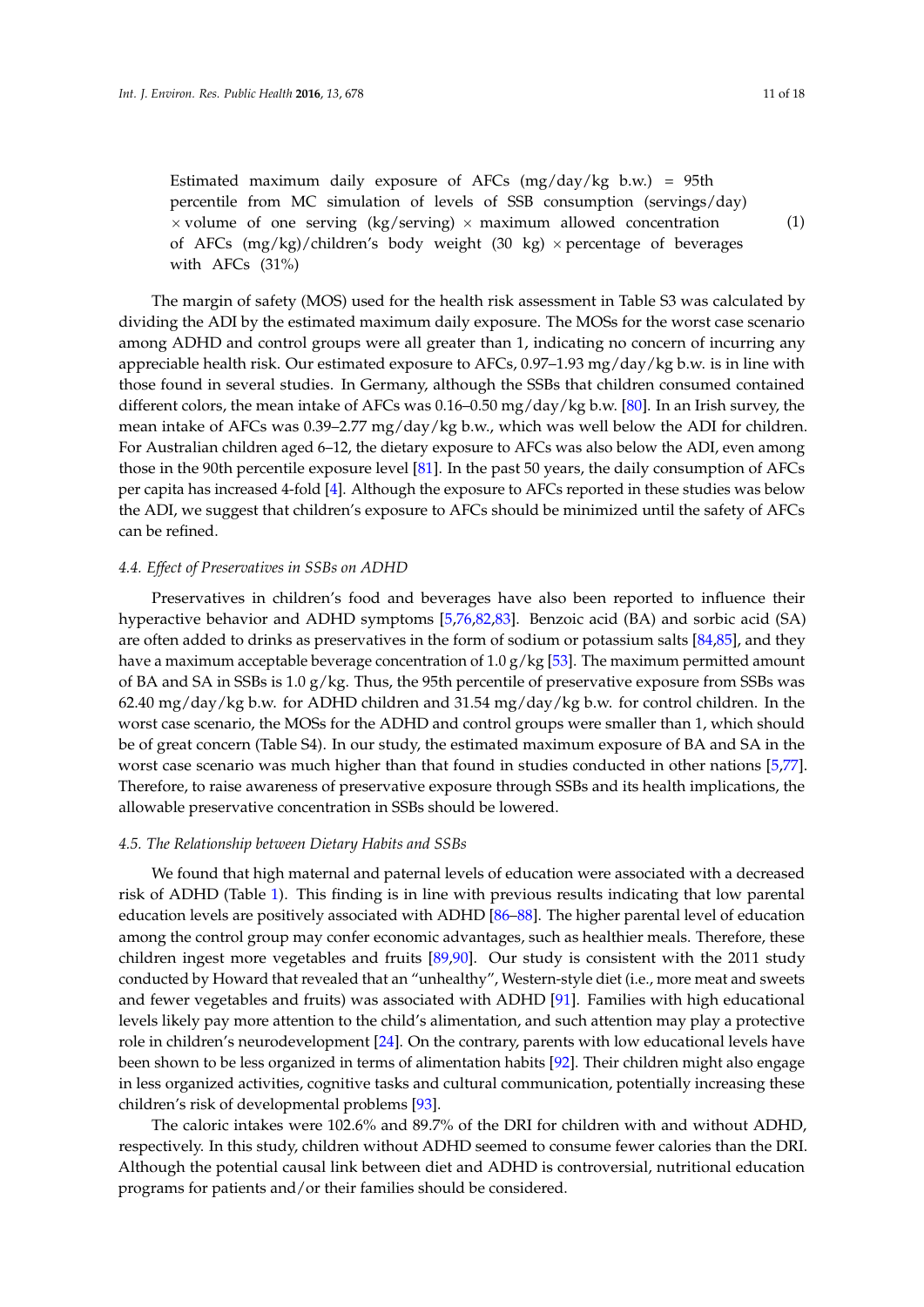The World Health Organization (WHO) has proposed that the proportion of daily calories obtained from sugar should be 10% or less [\[25\]](#page-14-1). In Taiwan, the average percentage of caloric intake from SSBs among school-aged children was 7.1% [\[62\]](#page-15-18), which is consistent with our reported intake among children in the control group (7.9%). However, in our study, ADHD children consumed 15.9% of their daily calories from SSBs, which exceeds the recommended levels of the WHO and is quite concerning. In Taiwan, according to the new nutrition labeling requirement launched on July 1st of 2015 [\[94\]](#page-17-9), sugar content should be labeled on packaged foods. Therefore, children, especially those with ADHD, should receive further education to inform them of the nutrition information on the label, to aid their drink selection, and to prevent their unintended overindulgence of sugar.

#### *4.6. Children's Exposure to Lead in Taiwan*

Low-level lead exposure, even at concentrations much lower than the previous action limit of 10  $\mu$ g/dL (currently tightened to 5  $\mu$ g/dL), has been associated with the clinical diagnosis of ADHD in several recent studies [\[95](#page-17-10)[–97\]](#page-17-11). We observed no significant difference in BLLs between the two groups  $(1.75 \pm 0.77 \,\mu g/d)$ L and  $1.62 \pm 0.79 \,\mu g/d$ L, respectively;  $p = 0.15$ ). The BLLs in this study were lower than those reported in the other two Taiwanese studies [\[98](#page-17-12)[,99\]](#page-17-13). Since 2000, leaded gasoline has been banned in Taiwan. Additionally, 97.1% of the participants in the present study lived in the Greater Taipei area, which has low pollution levels and tight control of industrial emissions. The above reasons may explain the lower BLL measurements in our study compared with those in studies performed in 2002 and 2012.

### *4.7. Strengths and Limitations*

This study has a number of strengths. This is the first case-control study to evaluate the association between SSB consumption and ADHD among children while adjusting for covariates. Moreover, the SNAP-IV questionnaire, a tool with acceptable reliability, was used to screen children suspected to have ADHD. Patients with an ADHD diagnoses were confirmed through extensive evaluations based on the DSM-IV-TR and performed by pediatricians or psychiatrists. This made our confirmation of ADHD cases more stringent than studies that used an interview with a student, parent, or teacher to ascertain ADHD diagnostic status [\[20](#page-13-7)[,25,](#page-14-1)[67\]](#page-16-4). Thus, the likelihood of misclassification between the ADHD and non-ADHD groups was minimal. We were also able to examine and control for known possible confounders, including dopamine-related gene polymorphisms, lead exposure, several socioeconomic indicators, and mother and child lifestyle factors, in our multivariate analyses.

However, this study also has limitations. Recall bias of participant characteristics, such as prenatal tobacco and alcohol exposure and family history of nervous diseases, likely impacted our study. We attempted to minimize recall bias by requesting information that did not heavily depend on memory or subjective interpretation, such as parental education level and maternal age at birth. Additionally, because this study did not select participants based on SSB consumption, the likelihood of selection bias was low. Another limitation is that this study did not conduct experiments on the relationship between increased intake of SSBs and the severity of ADHD symptoms. Whether increased intake of SSBs worsens ADHD symptoms or restricted intake of such beverages could reduce ADHD symptoms remain unknown. Moreover, due to quantification difficulties, we did not include the consumption of other foods or processed foods that may contain sugar, AFCs and preservatives, such as cookies, candy and sweets, in the questionnaire. Furthermore, foods with additives, such as monosodium glutamate (MSG), which might increase the risk of having ADHD, were not included in the questionnaire. Considerable clinical and experimental evidence suggests that deficiencies or imbalances in certain micronutrients, such as vitamins A, C, D, B6 and minerals may contribute to ADHD [\[24](#page-14-17)[,100–](#page-17-14)[102\]](#page-17-15). However, information on micronutrient status is not available in this study. Because the subjects in this study live in the municipal greater Taipei area, the likelihood that they consume insufficient micronutrients is minimal. Further studies on the relationship between micronutrient status and ADHD are needed in Taiwan.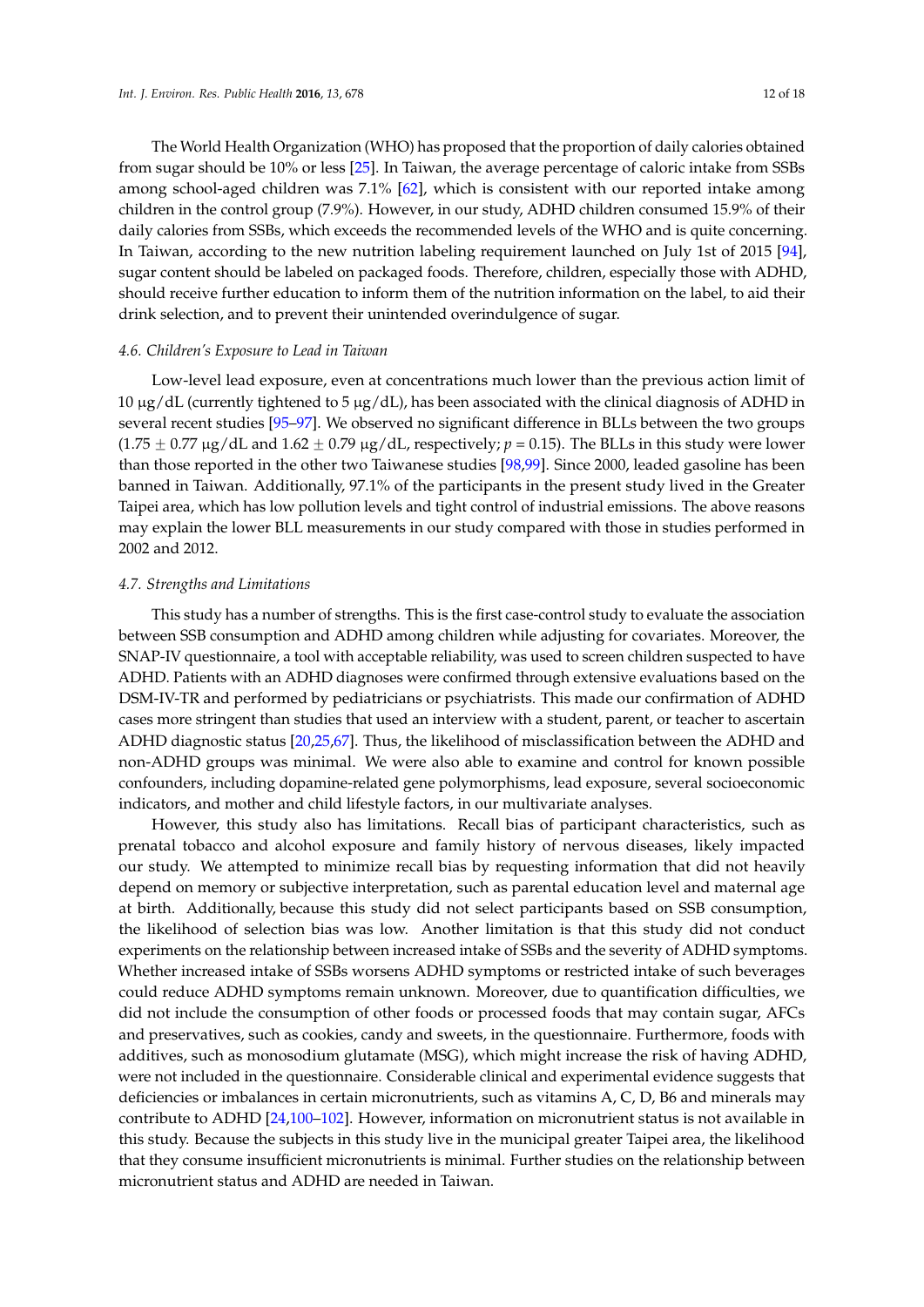## **5. Conclusions**

In this case-control study of Taiwanese children, a dose-response relationship was found between SSB intake and ADHD. This association remained unchanged after gender; consumption of milk, meat, fruits, and vegetables; parental education level; maternal alcohol consumption during pregnancy; family history of nervous system disease; and DRD4 genetic variations in rs752306 were controlled. In this case-control study, we have shown an association between SSB consumption and ADHD. However, we cannot demonstrate causality. The consumption of SSBs might be a consequence rather than a cause of ADHD. Future research should explore the direction of and the mechanisms underlying this association.

**Supplementary Materials:** The following materials are available online at www.mdpi.com/1660-4601/13/7/678/ s1, Figure S1: Boxplot diagram of BLLs for ADHD and normal control participants, Table S1: Relationship between maternal education level and smoking/alcohol consumption during pregnancy, Table S2: Polymorphism of dopamine-related genes (DRD4/DAT1) of the study participants, Table S3: Frequently used artificial food colorings (AFCs) and estimated dosage, Table S4: Frequently used preservatives and estimated maximum exposure.

**Acknowledgments:** We are thankful for the financial support provided by the Department of Health, Taipei City Government, and Aiming for the Top University Plan from the Ministry of Education of the Republic of China, Taiwan. The work was also supported by grant NSC 96-2314-B-010-020-MY3 from the National Science Council of Taiwan. We also acknowledge the High-throughput Genome Analysis Core Facility of the National Core Facility Program for Biotechnology, Taiwan (MOST 103-2319-B-010-001) for SNP genotyping. This manuscript was edited by American Journal Experts.

**Author Contributions:** Ching-Jung Yu, Jung-Chieh Du, Chun-Cheng Feng, Winnie Yang, Ming-Yi Chung, Ying-Sheue Chen, Betau Hwang and Mei-Lien Chen conceived and designed the experiments; Ching-Jung Yu, Jung-Chieh Du, Hsien-Chih Chiou, Chun-Cheng Feng, Ying-Sheue Chen and Ling-Chu Chien performed the experiments; Ching-Jung Yu, Jung-Chieh Du, Chun-Cheng Feng and Ling-Chu Chien analyzed the data; Ling-Chu Chien and Mei-Lien Chen contributed reagents/materials/analysis tools; Ching-Jung Yu and Mei-Lien Chen wrote the paper.

**Conflicts of Interest:** The authors declare no conflict of interest. The founding sponsors played no role in the design of the study; the collection, analyses, or interpretation of the data; the writing of the manuscript; or the decision to publish the results.

## **Abbreviations**

The following abbreviations are used in this manuscript:

| ADHD      | Attention deficit/hyperactivity disorder                                             |
|-----------|--------------------------------------------------------------------------------------|
| SSB       | Sugar-sweetened beverage                                                             |
| DRD4      | D4 dopamine receptor gene                                                            |
| DAT1      | Dopamine transporter gene                                                            |
| AFC.      | Artificial food coloring                                                             |
| DSM-IV-TR | Diagnostic and statistical manual of mental disorders, 4th edition, revised criteria |
| BLL.      | Blood lead levels                                                                    |
| SNAP-IV   | Swanson, Nolan and Pelham, fourth revision                                           |
| MOHW      | Ministry of Health and Welfare                                                       |
| TFDA      | Taiwan Food and Drug Administration                                                  |
| LOD       | Limit of detection                                                                   |
| МC        | Monte Carlo                                                                          |
| OR        | Odds ratio                                                                           |
| CI        | Confidence interval                                                                  |
| ADI       | Acceptable daily intake                                                              |
| MOS       | Margin of safety                                                                     |
| BA        | Benzoic acid                                                                         |
| SА        | Sorbic acid                                                                          |
| WHO       | World Health Organization                                                            |
|           |                                                                                      |

## **References**

- <span id="page-12-0"></span>1. Popkin, B.M.; Nielsen, S.J. The sweetening of the world's diet. *Obes. Res.* **2003**, *11*, 1325–1332. [\[CrossRef\]](http://dx.doi.org/10.1038/oby.2003.179) [\[PubMed\]](http://www.ncbi.nlm.nih.gov/pubmed/14627752)
- <span id="page-12-1"></span>2. Yang, Q.; Zhang, Z.; Gregg, E.W.; Flanders, W.D.; Merritt, R.; Hu, F.B. Added sugar intake and cardiovascular diseases mortality among U.S. adults. *JAMA Intern. Med.* **2014**, *174*, 516–524. [\[CrossRef\]](http://dx.doi.org/10.1001/jamainternmed.2013.13563) [\[PubMed\]](http://www.ncbi.nlm.nih.gov/pubmed/24493081)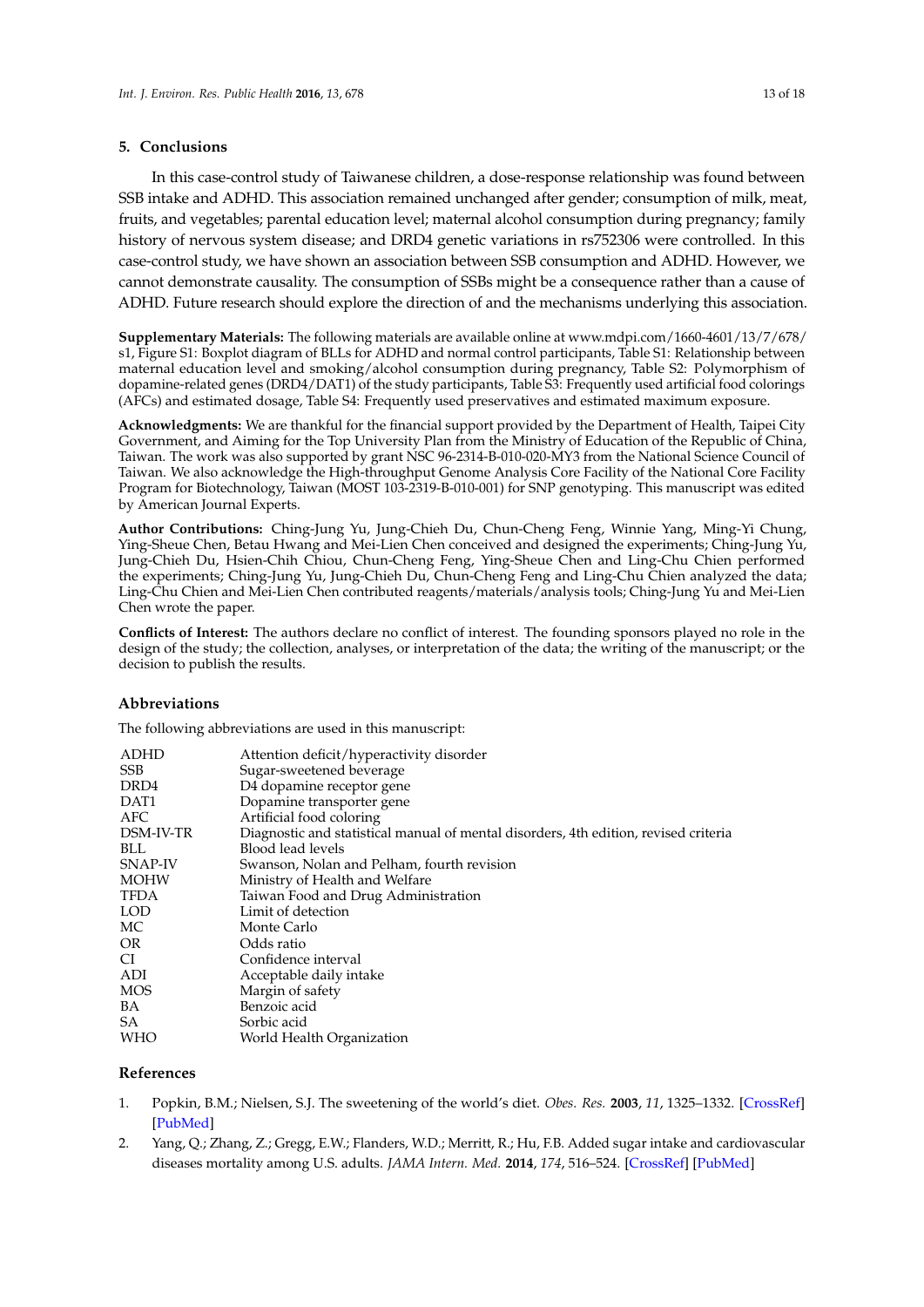- <span id="page-13-0"></span>3. Dykman, K.D.; Dykman, R.A. Effect of nutritional supplements on attentional-deficit hyperactivity disorder. *Integr. Physiol. Behav. Sci.* **1998**, *33*, 49–60. [\[CrossRef\]](http://dx.doi.org/10.1007/BF02688675) [\[PubMed\]](http://www.ncbi.nlm.nih.gov/pubmed/9594355)
- <span id="page-13-1"></span>4. Arnold, L.E.; Lofthouse, N.; Hurt, E. Artificial food colors and attention-deficit/hyperactivity symptoms: Conclusions to dye for. *Neurotherapeutics* **2012**, *9*, 599–609. [\[CrossRef\]](http://dx.doi.org/10.1007/s13311-012-0133-x) [\[PubMed\]](http://www.ncbi.nlm.nih.gov/pubmed/22864801)
- <span id="page-13-14"></span>5. Bateman, B.; Warner, J.O.; Hutchinson, E.; Dean, T.; Rowlandson, P.; Gant, C.; Grundy, J.; Fitzgerald, C.; Stevenson, J. The effects of a double blind, placebo controlled, artificial food colourings and benzoate preservative challenge on hyperactivity in a general population sample of preschool children. *Arch. Dis. Child.* **2004**, *89*, 506–511. [\[CrossRef\]](http://dx.doi.org/10.1136/adc.2003.031435) [\[PubMed\]](http://www.ncbi.nlm.nih.gov/pubmed/15155391)
- <span id="page-13-13"></span>6. Schab, D.W.; Trinh, N.-H.T. Do artificial food colors promote hyperactivity in children with hyperactive syndromes? A meta-analysis of double-blind placebo-controlled trials. *J. Dev. Behav. Pediatr.* **2004**, *25*, 423–434. [\[CrossRef\]](http://dx.doi.org/10.1097/00004703-200412000-00007) [\[PubMed\]](http://www.ncbi.nlm.nih.gov/pubmed/15613992)
- <span id="page-13-2"></span>7. Woo, H.D.; Kim, D.W.; Hong, Y.S.; Kim, Y.M.; Seo, J.H.; Choe, B.M.; Park, J.H.; Kang, J.W.; Yoo, J.H.; Chueh, H.W.; et al. Dietary patterns in children with attention deficit/hyperactivity disorder (ADHD). *Nutrients* **2014**, *6*, 1539–1553. [\[CrossRef\]](http://dx.doi.org/10.3390/nu6041539) [\[PubMed\]](http://www.ncbi.nlm.nih.gov/pubmed/24736898)
- <span id="page-13-3"></span>8. Kendig, M.D. Cognitive and behavioural effects of sugar consumption in rodents. A review. *Appetite* **2014**, *80*, 41–54. [\[CrossRef\]](http://dx.doi.org/10.1016/j.appet.2014.04.028) [\[PubMed\]](http://www.ncbi.nlm.nih.gov/pubmed/24816323)
- <span id="page-13-10"></span>9. Agrawal, R.; Gomez-Pinilla, F. "Metabolic syndrome" in the brain: Deficiency in omega-3 fatty acid exacerbates dysfunctions in insulin receptor signalling and cognition. *J. Physiol.* **2012**, *590*, 2485–2499. [\[CrossRef\]](http://dx.doi.org/10.1113/jphysiol.2012.230078) [\[PubMed\]](http://www.ncbi.nlm.nih.gov/pubmed/22473784)
- 10. Cao, D.; Lu, H.; Lewis, T.L.; Li, L. Intake of sucrose-sweetened water induces insulin resistance and exacerbates memory deficits and amyloidosis in a transgenic mouse model of Alzheimer disease. *J. Biol. Chem.* **2007**, *282*, 36275–36282. [\[CrossRef\]](http://dx.doi.org/10.1074/jbc.M703561200) [\[PubMed\]](http://www.ncbi.nlm.nih.gov/pubmed/17942401)
- 11. Kendig, M.D.; Boakes, R.A.; Rooney, K.B.; Corbit, L.H. Chronic restricted access to 10% sucrose solution in adolescent and young adult rats impairs spatial memory and alters sensitivity to outcome devaluation. *Physiol. Behav.* **2013**, *120*, 164–172. [\[CrossRef\]](http://dx.doi.org/10.1016/j.physbeh.2013.08.012) [\[PubMed\]](http://www.ncbi.nlm.nih.gov/pubmed/23954407)
- <span id="page-13-4"></span>12. Soares, E.; Prediger, R.D.; Nunes, S.; Castro, A.A.; Viana, S.D.; Lemos, C.; De Souza, C.M.; Agostinho, P.; Cunha, R.A.; Carvalho, E.; et al. Spatial memory impairments in a prediabetic rat model. *Neuroscience* **2013**, *250*, 565–577. [\[CrossRef\]](http://dx.doi.org/10.1016/j.neuroscience.2013.07.055) [\[PubMed\]](http://www.ncbi.nlm.nih.gov/pubmed/23912035)
- <span id="page-13-5"></span>13. De Ruyter, J.C.; Olthof, M.R.; Seidell, J.C.; Katan, M.B. A trial of sugar-free or sugar-sweetened beverages and body weight in children. *N. Engl. J. Med.* **2012**, *367*, 1397–1406. [\[CrossRef\]](http://dx.doi.org/10.1056/NEJMoa1203034) [\[PubMed\]](http://www.ncbi.nlm.nih.gov/pubmed/22998340)
- 14. Campos, V.; Despland, C.; Brandejsky, V.; Kreis, R.; Schneiter, P.; Chiolero, A.; Boesch, C.; Tappy, L. Sugar- and artificially sweetened beverages and intrahepatic fat: A randomized controlled trial. *Obesity* **2015**, *23*, 2335–2339. [\[CrossRef\]](http://dx.doi.org/10.1002/oby.21310) [\[PubMed\]](http://www.ncbi.nlm.nih.gov/pubmed/26727115)
- <span id="page-13-11"></span>15. Mirmiran, P.; Yuzbashian, E.; Asghari, G.; Hosseinpour-Niazi, S.; Azizi, F. Consumption of sugar sweetened beverage is associated with incidence of metabolic syndrome in Tehranian children and adolescents. *Nutr. Metab.* **2015**, *12*, 1. [\[CrossRef\]](http://dx.doi.org/10.1186/s12986-015-0021-6) [\[PubMed\]](http://www.ncbi.nlm.nih.gov/pubmed/26225136)
- 16. Wang, J.; Shang, L.; Light, K.; O'Loughlin, J.; Paradis, G.; Gray-Donald, K. Associations between added sugar (solid vs. liquid) intakes, diet quality, and adiposity indicators in Canadian children. *Appl. Physiol. Nutr. Metab.* **2015**, *40*, 835–841. [\[CrossRef\]](http://dx.doi.org/10.1139/apnm-2014-0447) [\[PubMed\]](http://www.ncbi.nlm.nih.gov/pubmed/26244601)
- 17. Keller, A.; Bucher Della Torre, S. Sugar-sweetened beverages and obesity among children and adolescents: A review of systematic literature reviews. *Child. Obes.* **2015**, *11*, 338–346. [\[CrossRef\]](http://dx.doi.org/10.1089/chi.2014.0117) [\[PubMed\]](http://www.ncbi.nlm.nih.gov/pubmed/26258560)
- <span id="page-13-12"></span>18. Wolraich, M.L.; Wilson, D.B.; White, J.W. The effect of sugar on behavior or cognition in children: A meta-analysis. *JAMA* **1995**, *274*, 1617–1621. [\[CrossRef\]](http://dx.doi.org/10.1001/jama.1995.03530200053037) [\[PubMed\]](http://www.ncbi.nlm.nih.gov/pubmed/7474248)
- <span id="page-13-9"></span>19. Ptacek, R.; Kuzelova, H.; Stefano, G.B.; Raboch, J.; Sadkova, T.; Goetz, M.; Kream, R.M. Disruptive patterns of eating behaviors and associated lifestyles in males with ADHD. *Med. Sci. Monit.* **2014**, *20*, 608. [\[PubMed\]](http://www.ncbi.nlm.nih.gov/pubmed/24727744)
- <span id="page-13-7"></span>20. Lien, L.; Lien, N.; Heyerdahl, S.; Thoresen, M.; Bjertness, E. Consumption of soft drinks and hyperactivity, mental distress, and conduct problems among adolescents in Oslo, Norway. *Am. J. Public Health* **2006**, *96*, 1815–1820. [\[CrossRef\]](http://dx.doi.org/10.2105/AJPH.2004.059477) [\[PubMed\]](http://www.ncbi.nlm.nih.gov/pubmed/17008578)
- <span id="page-13-6"></span>21. Schwartz, D.L.; Gilstad-Hayden, K.; Carroll-Scott, A.; Grilo, S.A.; McCaslin, C.; Schwartz, M.; Ickovics, J.R. Energy drinks and youth self-reported hyperactivity/inattention symptoms. *Acad. Pediatr.* **2015**, *15*, 297–304. [\[CrossRef\]](http://dx.doi.org/10.1016/j.acap.2014.11.006) [\[PubMed\]](http://www.ncbi.nlm.nih.gov/pubmed/25676784)
- <span id="page-13-8"></span>22. Millichap, J.G.; Yee, M.M. The diet factor in attention-deficit/hyperactivity disorder. *Pediatrics* **2012**, *129*, 330–337. [\[CrossRef\]](http://dx.doi.org/10.1542/peds.2011-2199) [\[PubMed\]](http://www.ncbi.nlm.nih.gov/pubmed/22232312)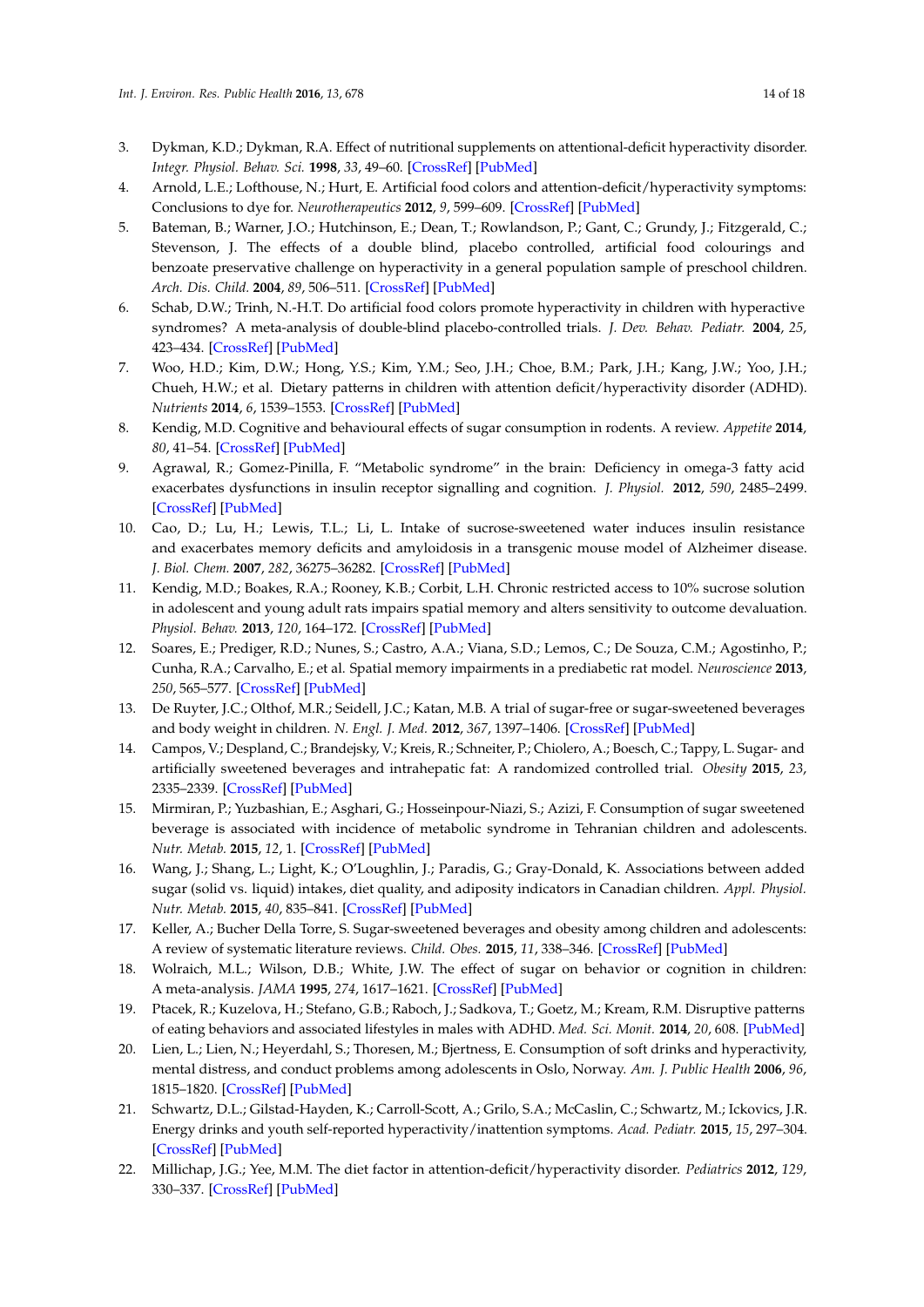- <span id="page-14-0"></span>23. Schnoll, R.; Burshteyn, D.; Cea-Aravena, J. Nutrition in the treatment of attention-deficit hyperactivity disorder: A neglected but important aspect. *Appl. Psychophysiol. Biofeedback* **2003**, *28*, 63–75. [\[CrossRef\]](http://dx.doi.org/10.1023/A:1022321017467) [\[PubMed\]](http://www.ncbi.nlm.nih.gov/pubmed/12737097)
- <span id="page-14-17"></span>24. Curtis, L.T.; Patel, K. Nutritional and environmental approaches to preventing and treating autism and attention deficit hyperactivity disorder (ADHD): A review. *J. Altern. Complement. Med.* **2008**, *14*, 79–85. [\[CrossRef\]](http://dx.doi.org/10.1089/acm.2007.0610) [\[PubMed\]](http://www.ncbi.nlm.nih.gov/pubmed/18199019)
- <span id="page-14-1"></span>25. Kim, Y.; Chang, H. Correlation between attention deficit hyperactivity disorder and sugar consumption, quality of diet, and dietary behavior in school children. *Nutr. Res. Pract.* **2011**, *5*, 236–245. [\[CrossRef\]](http://dx.doi.org/10.4162/nrp.2011.5.3.236) [\[PubMed\]](http://www.ncbi.nlm.nih.gov/pubmed/21779528)
- <span id="page-14-2"></span>26. Lin, W.-T.; Huang, H.-L.; Huang, M.-C.; Chan, T.-F.; Ciou, S.-Y.; Lee, C.-Y.; Chiu, Y.-W.; Duh, T.; Lin, P.-L.; Wang, T.-N. Effects on uric acid, body mass index and blood pressure in adolescents of consuming beverages sweetened with high-fructose corn syrup. *Int. J. Obes.* **2013**, *37*, 532–539. [\[CrossRef\]](http://dx.doi.org/10.1038/ijo.2012.121) [\[PubMed\]](http://www.ncbi.nlm.nih.gov/pubmed/22890489)
- <span id="page-14-3"></span>27. Lin, W.-T.; Chan, T.-F.; Huang, H.-L.; Lee, C.-Y.; Tsai, S.; Wu, P.-W.; Yang, Y.-C.; Wang, T.-N.; Lee, C.-H. Fructose-rich beverage intake and central adiposity, uric acid, and pediatric insulin resistance. *J. Pediatr.* **2016**, *171*. [\[CrossRef\]](http://dx.doi.org/10.1016/j.jpeds.2015.12.061) [\[PubMed\]](http://www.ncbi.nlm.nih.gov/pubmed/26817591)
- <span id="page-14-4"></span>28. Chou, C.-K. *Taiwan Chain Store Almanac*; Taiwan Chain Stores and Franchise Association: Taipei, Taiwan, 2015.
- <span id="page-14-5"></span>29. Townsend, L. The Four-Year Spread of Bubble Tea across the UK, in BBC Magazine Monitor. 2014. Available online: <http://www.bbc.com/news/magazine-28640188> (accessed on 15 March 2016).
- <span id="page-14-6"></span>30. Trleu, R. Three Taiwanese Bubble Tea Chains Race To California, in Forbes Business. 2014. Available online: [http://www.forbes.com/sites/rosatrieu/2014/01/01/three-taiwanese-bubble-tea-chains-racing](http://www.forbes.com/sites/rosatrieu/2014/01/01/three-taiwanese-bubble-tea-chains-racing-for-california/#3c3967d2645e)[for-california/#3c3967d2645e](http://www.forbes.com/sites/rosatrieu/2014/01/01/three-taiwanese-bubble-tea-chains-racing-for-california/#3c3967d2645e) (accessed on 15 March 2016).
- <span id="page-14-7"></span>31. Johnson, R.J.; Segal, M.S.; Sautin, Y.; Nakagawa, T.; Feig, D.I.; Kang, D.-H.; Gersch, M.S.; Benner, S.; Sánchez-Lozada, L.G. Potential role of sugar (fructose) in the epidemic of hypertension, obesity and the metabolic syndrome, diabetes, kidney disease, and cardiovascular disease. *Am. J. Clin. Nutr.* **2007**, *86*, 899–906. [\[PubMed\]](http://www.ncbi.nlm.nih.gov/pubmed/17921363)
- 32. Malik, V.S.; Popkin, B.M.; Bray, G.A.; Després, J.-P.; Willett, W.C.; Hu, F.B. Sugar-sweetened beverages and risk of metabolic syndrome and type 2 diabetes a meta-analysis. *Diabetes Care* **2010**, *33*, 2477–2483. [\[CrossRef\]](http://dx.doi.org/10.2337/dc10-1079) [\[PubMed\]](http://www.ncbi.nlm.nih.gov/pubmed/20693348)
- <span id="page-14-8"></span>33. Dandona, P.; Aljada, A.; Chaudhuri, A.; Mohanty, P.; Garg, R. Metabolic syndrome a comprehensive perspective based on interactions between obesity, diabetes, and inflammation. *Circulation* **2005**, *111*, 1448–1454. [\[CrossRef\]](http://dx.doi.org/10.1161/01.CIR.0000158483.13093.9D) [\[PubMed\]](http://www.ncbi.nlm.nih.gov/pubmed/15781756)
- <span id="page-14-9"></span>34. Pliszka, S.; AACAP Work Group on Quality Issues. Practice parameter for the assessment and treatment of children and adolescents with attention-deficit/hyperactivity disorder. *J. Am. Acad. Child Adolesc. Psychiatry* **2007**, *46*, 894–921. [\[CrossRef\]](http://dx.doi.org/10.1097/chi.0b013e318054e724) [\[PubMed\]](http://www.ncbi.nlm.nih.gov/pubmed/17581453)
- <span id="page-14-10"></span>35. Saadi, H.R.; Shamsuddin, K.; Sutan, R.; Alshaham, S.A. Socio-maternal risk factors of ADHD among Iraqi children: A case-control study. *Open J. Prev. Med.* **2013**, *3*, 251–257. [\[CrossRef\]](http://dx.doi.org/10.4236/ojpm.2013.32034)
- <span id="page-14-11"></span>36. Huang, H.L.; Chao, C.C.; Tu, C.C.; Yang, P.C. Behavioral parent training for Taiwanese parents of children with attention-deficit/hyperactivity disorder. *Psychiatry Clin. Neurosci.* **2003**, *57*, 275–281. [\[CrossRef\]](http://dx.doi.org/10.1046/j.1440-1819.2003.01117.x) [\[PubMed\]](http://www.ncbi.nlm.nih.gov/pubmed/12753567)
- <span id="page-14-12"></span>37. Willcutt, E.G. The prevalence of DSM-IV attention-deficit/hyperactivity disorder: A meta-analytic review. *Neurotherapeutics* **2012**, *9*, 490–499. [\[CrossRef\]](http://dx.doi.org/10.1007/s13311-012-0135-8) [\[PubMed\]](http://www.ncbi.nlm.nih.gov/pubmed/22976615)
- <span id="page-14-13"></span>38. Harpin, V.A. The effect of ADHD on the life of an individual, their family, and community from preschool to adult life. *Arch. Dis. Child.* **2005**, *90*, i2–i7. [\[CrossRef\]](http://dx.doi.org/10.1136/adc.2004.059006) [\[PubMed\]](http://www.ncbi.nlm.nih.gov/pubmed/15665153)
- <span id="page-14-14"></span>39. Rajendran, K.; Trampush, J.W.; Rindskopf, D.; Marks, D.J.; O'Neill, S.; Halperin, J.M. Association between variation in neuropsychological development and trajectory of ADHD severity in early childhood. *Am. J. Psychiatry* **2013**, *170*, 1205–1211. [\[CrossRef\]](http://dx.doi.org/10.1176/appi.ajp.2012.12101360) [\[PubMed\]](http://www.ncbi.nlm.nih.gov/pubmed/23897408)
- <span id="page-14-15"></span>40. Faraone, S.V.; Perlis, R.H.; Doyle, A.E.; Smoller, J.W.; Goralnick, J.J.; Holmgren, M.A.; Sklar, P. Molecular genetics of attention-deficit/hyperactivity disorder. *Biol. Psychiatry* **2005**, *57*, 1313–1323. [\[CrossRef\]](http://dx.doi.org/10.1016/j.biopsych.2004.11.024) [\[PubMed\]](http://www.ncbi.nlm.nih.gov/pubmed/15950004)
- 41. Wallis, D.; Russell, H.F.; Muenke, M. Review: Genetics of attention deficit/hyperactivity disorder. *J. Pediatr. Psychol.* **2008**, *33*, 1085–1099. [\[CrossRef\]](http://dx.doi.org/10.1093/jpepsy/jsn049) [\[PubMed\]](http://www.ncbi.nlm.nih.gov/pubmed/18522996)
- <span id="page-14-16"></span>42. Yu, C.-J.; Du, J.-C.; Chiou, H.-C.; Chung, M.-Y.; Yang, W.; Chen, Y.-S.; Fuh, M.-R.; Chien, L.-C.; Hwang, B.; Chen, M.-L. Increased risk of attention-deficit/hyperactivity disorder associated with exposure to organophosphate pesticide in Taiwanese children. *Andrology* **2016**. [\[CrossRef\]](http://dx.doi.org/10.1111/andr.12183) [\[PubMed\]](http://www.ncbi.nlm.nih.gov/pubmed/27070915)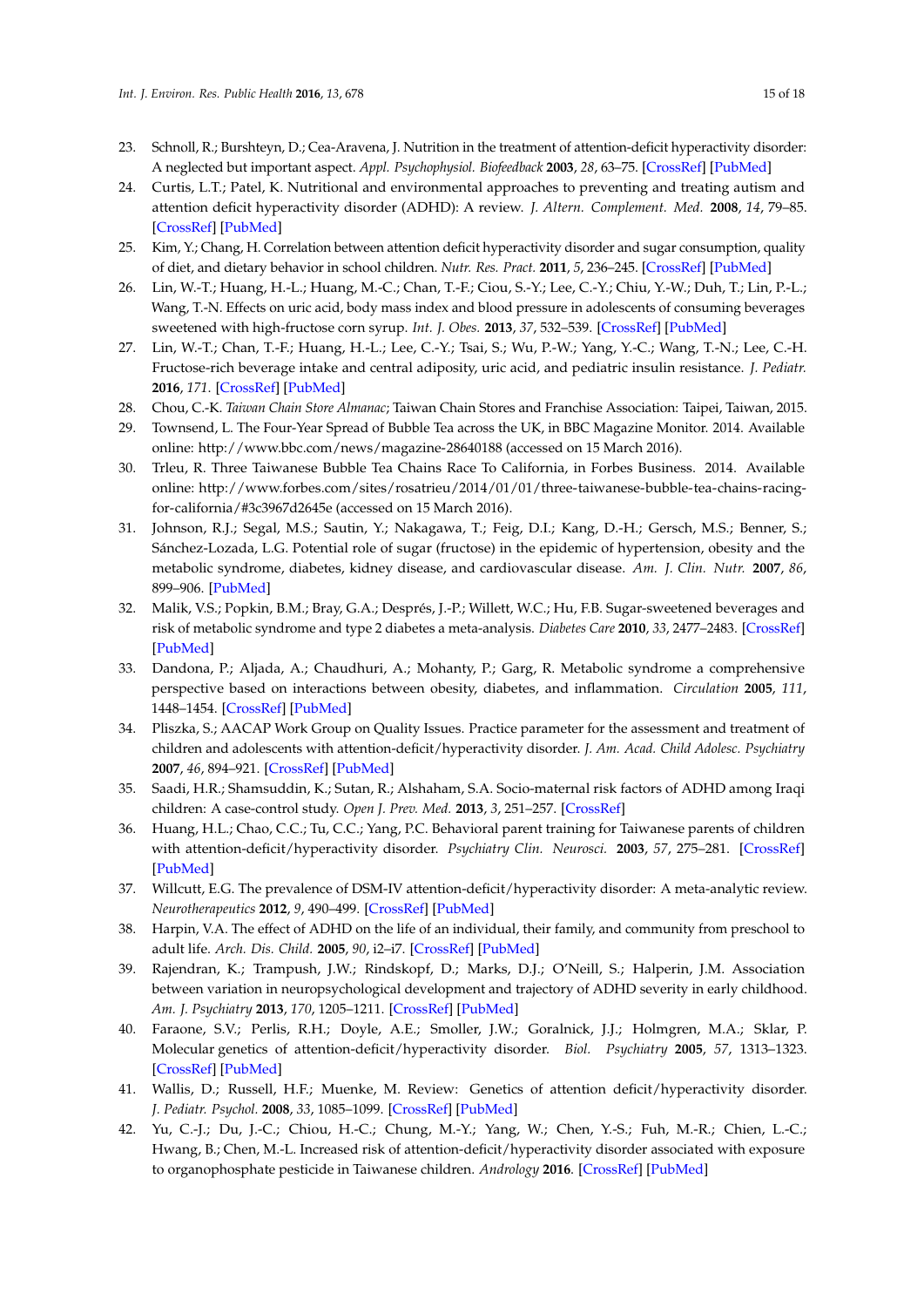- <span id="page-15-0"></span>43. American Psychiatric Association. *Diagnostic and Statistical Manual-Text. Revision (DSM-IV-TRim, 2000)*; American Psychiatric Association: Washington, DC, USA, 2000.
- <span id="page-15-1"></span>44. Swanson, J. *SNAP-IV Scale*; University of California Child Development Center: Irvine, CA, USA, 1995.
- <span id="page-15-2"></span>45. Bussing, R.; Fernandez, M.; Harwood, M.; Hou, W.; Garvan, C.W.; Eyberg, S.M.; Swanson, J.M. Parent and teacher SNAP-IV ratings of attention deficit hyperactivity disorder symptoms psychometric properties and normative ratings from a school district sample. *Assessment* **2008**, *15*, 317–328. [\[CrossRef\]](http://dx.doi.org/10.1177/1073191107313888) [\[PubMed\]](http://www.ncbi.nlm.nih.gov/pubmed/18310593)
- <span id="page-15-3"></span>46. Gau, S.S.F.; Shang, C.Y.; Liu, S.K.; Lin, C.H.; Swanson, J.M.; Liu, Y.C.; Tu, C.L. Psychometric properties of the Chinese version of the Swanson, Nolan, and Pelham, Version IV Scale-Parent Form. *Int. J. Method Psych. Res.* **2008**, *17*, 35–44. [\[CrossRef\]](http://dx.doi.org/10.1002/mpr.237) [\[PubMed\]](http://www.ncbi.nlm.nih.gov/pubmed/18286459)
- <span id="page-15-4"></span>47. Gau, S.S.-F.; Lin, C.-H.; Hu, F.-C.; Shang, C.-Y.; Swanson, J.M.; Liu, Y.-C.; Liu, S.-K. Psychometric properties of the Chinese version of the Swanson, Nolan, and Pelham, Version IV Scale-Teacher Form. *J. Pediatr. Psychol.* **2009**, *34*, 850–861. [\[CrossRef\]](http://dx.doi.org/10.1093/jpepsy/jsn133) [\[PubMed\]](http://www.ncbi.nlm.nih.gov/pubmed/19074488)
- <span id="page-15-5"></span>48. Swanson, J.M.; Kraemer, H.C.; Hinshaw, S.P.; Arnold, L.E.; Conners, C.K.; Abikoff, H.B.; Clevenger, W.; Davies, M.; Elliott, G.R.; Greenhill, L.L. Clinical relevance of the primary findings of the MTA: Success rates based on severity of ADHD and ODD symptoms at the end of treatment. *J. Am. Acad. Child Psychiatry* **2001**, *40*, 168–179. [\[CrossRef\]](http://dx.doi.org/10.1097/00004583-200102000-00011) [\[PubMed\]](http://www.ncbi.nlm.nih.gov/pubmed/11211365)
- <span id="page-15-6"></span>49. Min, J.E.; Green, D.B.; Kim, L. Calories and sugars in boba milk tea: Implications for obesity risk in Asian Pacific Islanders. *Food Sci. Nutr.* **2016**. [\[CrossRef\]](http://dx.doi.org/10.1002/fsn3.362)
- <span id="page-15-7"></span>50. Chan, T.-F.; Lin, W.-T.; Chen, Y.-L.; Huang, H.-L.; Yang, W.-Z.; Lee, C.-Y.; Chen, M.-H.; Wang, T.-N.; Huang, M.-C.; Chiu, Y.-W. Elevated serum triglyceride and retinol-binding protein 4 levels associated with fructose-sweetened beverages in adolescents. *PLoS ONE* **2014**, *9*. [\[CrossRef\]](http://dx.doi.org/10.1371/journal.pone.0082004) [\[PubMed\]](http://www.ncbi.nlm.nih.gov/pubmed/24475021)
- <span id="page-15-8"></span>51. Cats, A.; Kuipers, E.; Bosschaert, M.; Pot, R.; Vandenbroucke-Grauls, C.; Kusters, J. Effect of frequent consumption of a Lactobacillus casei-containing milk drink in Helicobacter pylori-colonized subjects. *Aliment. Pharmacol. Ther.* **2003**, *17*, 429–435. [\[CrossRef\]](http://dx.doi.org/10.1046/j.1365-2036.2003.01452.x) [\[PubMed\]](http://www.ncbi.nlm.nih.gov/pubmed/12562457)
- <span id="page-15-9"></span>52. MOHW. Drink Water and Get Away from Sugar-Sweetened Beverage. 2015. Available online: [http://www.](http://www.mohw.gov.tw/news/531551269) [mohw.gov.tw/news/531551269](http://www.mohw.gov.tw/news/531551269) (accessed on 20 March 2016). (In Chinese).
- <span id="page-15-10"></span>53. Taiwan Food and Drug Administration. Manual of Food Additives Application. 2015. Available online: <http://www.fda.gov.tw/TC/siteContent.aspx?sid=4321#.VxeWP01JlMs> (accessed on 15 March 2016).
- <span id="page-15-11"></span>54. Yu, C.-J.; Du, J.-C.; Chiou, H.-C.; Yang, S.-H.; Liao, K.-W.; Yang, W.; Chung, M.-Y.; Chien, L.-C.; Hwang, B.; Chen, M.-L. Attention deficit/hyperactivity disorder and urinary nonylphenol levels: A case-control study in Taiwanese Children. *PLoS ONE* **2016**, *11*. [\[CrossRef\]](http://dx.doi.org/10.1371/journal.pone.0149558) [\[PubMed\]](http://www.ncbi.nlm.nih.gov/pubmed/26890918)
- <span id="page-15-12"></span>55. Verner, M.A.; Hart, J.E.; Sagiv, S.K.; Bellinger, D.C.; Altshul, L.M.; Korrick, S.A. Measured prenatal and estimated postnatal levels of Polychlorinated Biphenyls (PCBs) and ADHD-related behaviors in 8-year-old children. *Environ. Health Perspect.* **2015**, *123*, 888–894. [\[CrossRef\]](http://dx.doi.org/10.1289/ehp.1408084) [\[PubMed\]](http://www.ncbi.nlm.nih.gov/pubmed/25769180)
- <span id="page-15-13"></span>56. Leventakou, V.; Micali, N.; Georgiou, V.; Sarri, K.; Koutra, K.; Koinaki, S.; Vassilaki, M.; Kogevinas, M.; Chatzi, L. Is there an association between eating behaviour and attention-deficit/hyperactivity disorder symptoms in preschool children? *J. Child Psychol. Psychiatry* **2015**. [\[CrossRef\]](http://dx.doi.org/10.1111/jcpp.12504) [\[PubMed\]](http://www.ncbi.nlm.nih.gov/pubmed/26706046)
- <span id="page-15-14"></span>57. Skoglund, C.; Chen, Q.; Lichtenstein, P.; Larsson, H. Familial confounding of the association between maternal smoking during pregnancy and ADHD in offspring. *J. Child Psychol. Psychiatry* **2014**, *55*, 61–68. [\[CrossRef\]](http://dx.doi.org/10.1111/jcpp.12124) [\[PubMed\]](http://www.ncbi.nlm.nih.gov/pubmed/25359172)
- 58. Biederman, J.; Martelon, M.; Woodworth, K.Y.; Spencer, T.J.; Faraone, S.V. Is maternal smoking during pregnancy a risk factor for cigarette smoking in offspring? A longitudinal controlled study of ADHD children grown up. *J. Atten. Disord.* **2014**. [\[CrossRef\]](http://dx.doi.org/10.1177/1087054714557357) [\[PubMed\]](http://www.ncbi.nlm.nih.gov/pubmed/25416463)
- <span id="page-15-15"></span>59. Knudsen, A.K.; Skogen, J.C.; Ystrom, E.; Sivertsen, B.; Tell, G.S.; Torgersen, L. Maternal pre-pregnancy risk drinking and toddler behavior problems: The Norwegian Mother and Child. Cohort Study. *Eur. Child Adolesc. Psychiatry* **2014**, *23*, 901–911. [\[CrossRef\]](http://dx.doi.org/10.1007/s00787-014-0588-x) [\[PubMed\]](http://www.ncbi.nlm.nih.gov/pubmed/25053124)
- <span id="page-15-16"></span>60. Han, J.-Y.; Kwon, H.-J.; Ha, M.; Paik, K.-C.; Lim, M.-H.; Lee, S.G.; Yoo, S.-J.; Kim, E.-J. The effects of prenatal exposure to alcohol and environmental tobacco smoke on risk for ADHD: A large population-based study. *Psychiatry Res.* **2015**, *225*, 164–168. [\[CrossRef\]](http://dx.doi.org/10.1016/j.psychres.2014.11.009) [\[PubMed\]](http://www.ncbi.nlm.nih.gov/pubmed/25481018)
- <span id="page-15-17"></span>61. Mundry, R.; Fischer, J. Use of statistical programs for nonparametric tests of small samples often leads to incorrect *p* values: Examples from animal behaviour. *Anim. Behav.* **1998**, *56*, 256–259. [\[CrossRef\]](http://dx.doi.org/10.1006/anbe.1998.0756) [\[PubMed\]](http://www.ncbi.nlm.nih.gov/pubmed/9710485)
- <span id="page-15-18"></span>62. Wu, S.-J.; Yeh, N.-H. Dietary nutrient intake and major food sources: The Nutrition and Health Survey of Taiwan Elementary School Children 2001–2002. *Asia Pac. J. Clin. Nutr.* **2007**, *16*, 518. [\[PubMed\]](http://www.ncbi.nlm.nih.gov/pubmed/17723992)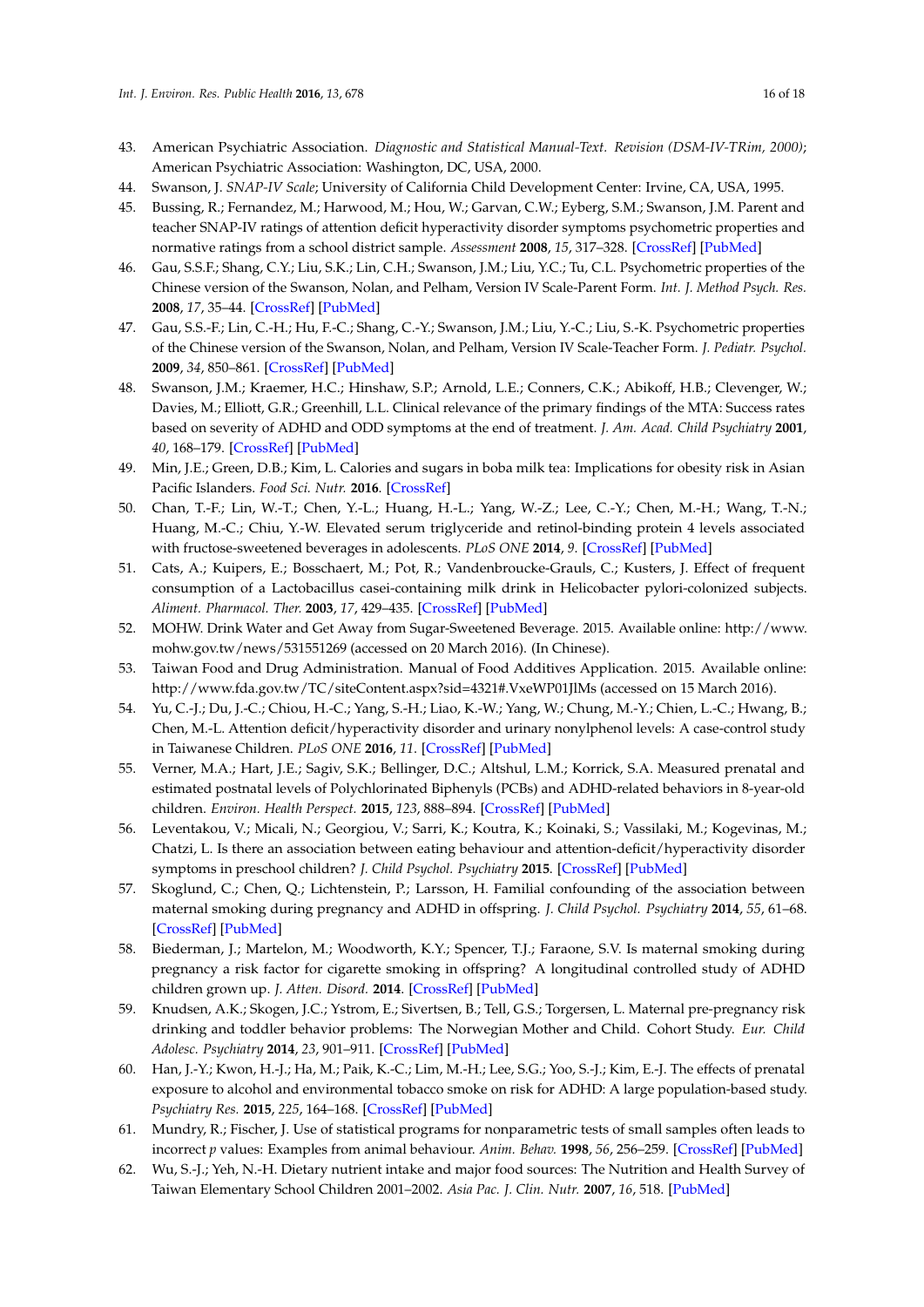- <span id="page-16-0"></span>63. Mikkilä, V.; Räsänen, L.; Raitakari, O.; Pietinen, P.; Viikari, J. Consistent dietary patterns identified from childhood to adulthood: The cardiovascular risk in Young Finns Study. *Br. J. Nutr.* **2005**, *93*, 923–931. [\[CrossRef\]](http://dx.doi.org/10.1079/BJN20051418) [\[PubMed\]](http://www.ncbi.nlm.nih.gov/pubmed/16022763)
- <span id="page-16-1"></span>64. Gulati, S.; Misra, A.; Colles, S.L.; Kondal, D.; Gupta, N.; Goel, K.; Bansal, S.; Mishra, M.; Madkaikar, V.; Bhardwaj, S. Dietary intakes and familial correlates of overweight/obesity: A four-cities study in India. *Ann. Nutr. Metab.* **2013**, *62*, 279–290. [\[CrossRef\]](http://dx.doi.org/10.1159/000346554) [\[PubMed\]](http://www.ncbi.nlm.nih.gov/pubmed/23689065)
- <span id="page-16-2"></span>65. Kubik, M.Y.; Lytle, L.A.; Hannan, P.J.; Perry, C.L.; Story, M. The association of the school food environment with dietary behaviors of young adolescents. *Am. J. Public Health* **2003**, *93*, 1168–1173. [\[CrossRef\]](http://dx.doi.org/10.2105/AJPH.93.7.1168) [\[PubMed\]](http://www.ncbi.nlm.nih.gov/pubmed/12835204)
- <span id="page-16-3"></span>66. Choi, M.-H.; Kwon, K.-I.; Kim, J.-Y.; Lee, J.-S.; Kim, J.-W.; Park, H.-K.; Kim, M.-C.; Kim, G.-H. Monitoring of total sugar contents in processed foods and noncommercial foodservice foods. *Korean J. Food Sci. Technol.* **2008**, *40*, 337–342.
- <span id="page-16-4"></span>67. Øverby, N.; Høigaard, R. Diet and behavioral problems at school in Norwegian adolescents. *Food Nutr. Res.* **2012**, *56*, 17231. [\[CrossRef\]](http://dx.doi.org/10.3402/fnr.v56i0.17231) [\[PubMed\]](http://www.ncbi.nlm.nih.gov/pubmed/22761600)
- <span id="page-16-5"></span>68. Thapar, A.; Cooper, M.; Eyre, O.; Langley, K. Practitioner review: What have we learnt about the causes of ADHD? *J. Child Psychol. Psychiatry* **2013**, *54*, 3–16. [\[CrossRef\]](http://dx.doi.org/10.1111/j.1469-7610.2012.02611.x) [\[PubMed\]](http://www.ncbi.nlm.nih.gov/pubmed/22963644)
- <span id="page-16-6"></span>69. Benton, D. Sucrose and behavioral problems. *Crit. Rev. Food Sci. Nutr.* **2008**, *48*, 385–401. [\[CrossRef\]](http://dx.doi.org/10.1080/10408390701407316) [\[PubMed\]](http://www.ncbi.nlm.nih.gov/pubmed/18464029)
- <span id="page-16-7"></span>70. Bellisle, F. Effects of diet on behaviour and cognition in children. *Br. J. Nutr.* **2004**, *92*, S227–S232. [\[CrossRef\]](http://dx.doi.org/10.1079/BJN20041171) [\[PubMed\]](http://www.ncbi.nlm.nih.gov/pubmed/15522161)
- <span id="page-16-8"></span>71. Choi, C.S.; Kim, P.; Park, J.H.; Gonzales, E.L.; Kim, K.C.; Cho, K.S.; Ko, M.J.; Yang, S.M.; Seung, H.; Han, S.H.; et al. High sucrose consumption during pregnancy induced ADHD-like behavioral phenotypes in mice offspring. *J. Nutr. Biochem.* **2015**, *26*, 1520–1526. [\[CrossRef\]](http://dx.doi.org/10.1016/j.jnutbio.2015.07.018) [\[PubMed\]](http://www.ncbi.nlm.nih.gov/pubmed/26452319)
- <span id="page-16-9"></span>72. Ventura, E.E.; Davis, J.N.; Goran, M.I. Sugar content of popular sweetened beverages based on objective laboratory analysis: Focus on fructose content. *Obesity* **2011**, *19*, 868–874. [\[CrossRef\]](http://dx.doi.org/10.1038/oby.2010.255) [\[PubMed\]](http://www.ncbi.nlm.nih.gov/pubmed/20948525)
- <span id="page-16-10"></span>73. Popkin, B.M.; Armstrong, L.E.; Bray, G.M.; Caballero, B.; Frei, B.; Willett, W.C. A new proposed guidance system for beverage consumption in the United States. *Am. J. Clin. Nutr.* **2006**, *83*, 529–542. [\[PubMed\]](http://www.ncbi.nlm.nih.gov/pubmed/16522898)
- <span id="page-16-11"></span>74. Chan, T.-F.; Lin, W.-T.; Huang, H.-L.; Lee, C.-Y.; Wu, P.-W.; Chiu, Y.-W.; Huang, C.-C.; Tsai, S.; Lin, C.-L.; Lee, C.-H. Consumption of sugar-sweetened beverages is associated with components of the metabolic syndrome in adolescents. *Nutrients* **2014**, *6*, 2088–2103. [\[CrossRef\]](http://dx.doi.org/10.3390/nu6052088) [\[PubMed\]](http://www.ncbi.nlm.nih.gov/pubmed/24858495)
- <span id="page-16-12"></span>75. Stevens, L.J.; Burgess, J.R.; Stochelski, M.A.; Kuczek, T. Amounts of artificial food dyes and added sugars in foods and sweets commonly consumed by children. *Clin. Pediatr.* **2015**, *54*, 309–321. [\[CrossRef\]](http://dx.doi.org/10.1177/0009922814530803) [\[PubMed\]](http://www.ncbi.nlm.nih.gov/pubmed/24764054)
- <span id="page-16-18"></span>76. McCann, D.; Barrett, A.; Cooper, A.; Crumpler, D.; Dalen, L.; Grimshaw, K.; Kitchin, E.; Lok, K.; Porteous, L.; Prince, E.; et al. Food additives and hyperactive behaviour in 3-year-old and 8/9-year-old children in the community: A randomised, double-blinded, placebo-controlled trial. *Lancet* **2007**, *370*, 1560–1567. [\[CrossRef\]](http://dx.doi.org/10.1016/S0140-6736(07)61306-3)
- <span id="page-16-13"></span>77. Connolly, A.; Hearty, A.; Nugent, A.; McKevitt, A.; Boylan, E.; Flynn, A.; Gibney, M. Pattern of intake of food additives associated with hyperactivity in Irish children and teenagers. *Food Addit. Contam. Part A Chem. Anal. Control Expo. Risk Assess.* **2010**, *27*, 447–456. [\[CrossRef\]](http://dx.doi.org/10.1080/19440040903470718) [\[PubMed\]](http://www.ncbi.nlm.nih.gov/pubmed/20013441)
- <span id="page-16-14"></span>78. Kobylewski, S.; Jacobson, M.F. Toxicology of food dyes. *Int. J. Occup. Environ. Health* **2012**, *18*, 220–246. [\[CrossRef\]](http://dx.doi.org/10.1179/1077352512Z.00000000034) [\[PubMed\]](http://www.ncbi.nlm.nih.gov/pubmed/23026007)
- <span id="page-16-15"></span>79. Ministry of Health, China. *National Food Safety Standard for Uses of Food Additives*; Ministry of Health: Beijing, China, 2011. (In Chinese)
- <span id="page-16-16"></span>80. Diouf, F.; Berg, K.; Ptok, S.; Lindtner, O.; Heinemeyer, G.; Heseker, H. German database on the occurrence of food additives: Application for intake estimation of five food colours for toddlers and children. *Food Addit. Contam. Part A Chem. Anal. Control Expo. Risk Assess.* **2014**, *31*, 197–206. [\[CrossRef\]](http://dx.doi.org/10.1080/19440049.2013.865146) [\[PubMed\]](http://www.ncbi.nlm.nih.gov/pubmed/24229358)
- <span id="page-16-17"></span>81. FSANZ (Food Standards Australia New Zealand). Survey of Added Colours in Foods Available in Australia: Study of Concentrations in Foods Including Dietary Exposure Assessment and Risk Characterisation. 2008. Available online: [https://www.foodstandards.gov.au/science/surveillance/documents/Colours%](https://www.foodstandards.gov.au/science/surveillance/documents/Colours%20Survey_Final%20Report%2022%20Oct%2008%20(2).pdf) [20Survey\\_Final%20Report%2022%20Oct%2008%20\(2\).pdf](https://www.foodstandards.gov.au/science/surveillance/documents/Colours%20Survey_Final%20Report%2022%20Oct%2008%20(2).pdf) (accessed on 19 March 2016).
- <span id="page-16-19"></span>82. Beezhold, B.; Johnston, C.S. Sodium benzoate intake in beverages may contribute to ADHD symptoms in college students. *FASEB J.* **2012**, *26*, 632–635.
- <span id="page-16-20"></span>83. Beezhold, B.L.; Johnston, C.S.; Nochta, K.A. Sodium benzoate-rich beverage consumption is associated with increased reporting of ADHD symptoms in college students: A pilot investigation. *J. Atten. Disord.* **2014**, *18*, 236–241. [\[CrossRef\]](http://dx.doi.org/10.1177/1087054712443156) [\[PubMed\]](http://www.ncbi.nlm.nih.gov/pubmed/22538314)